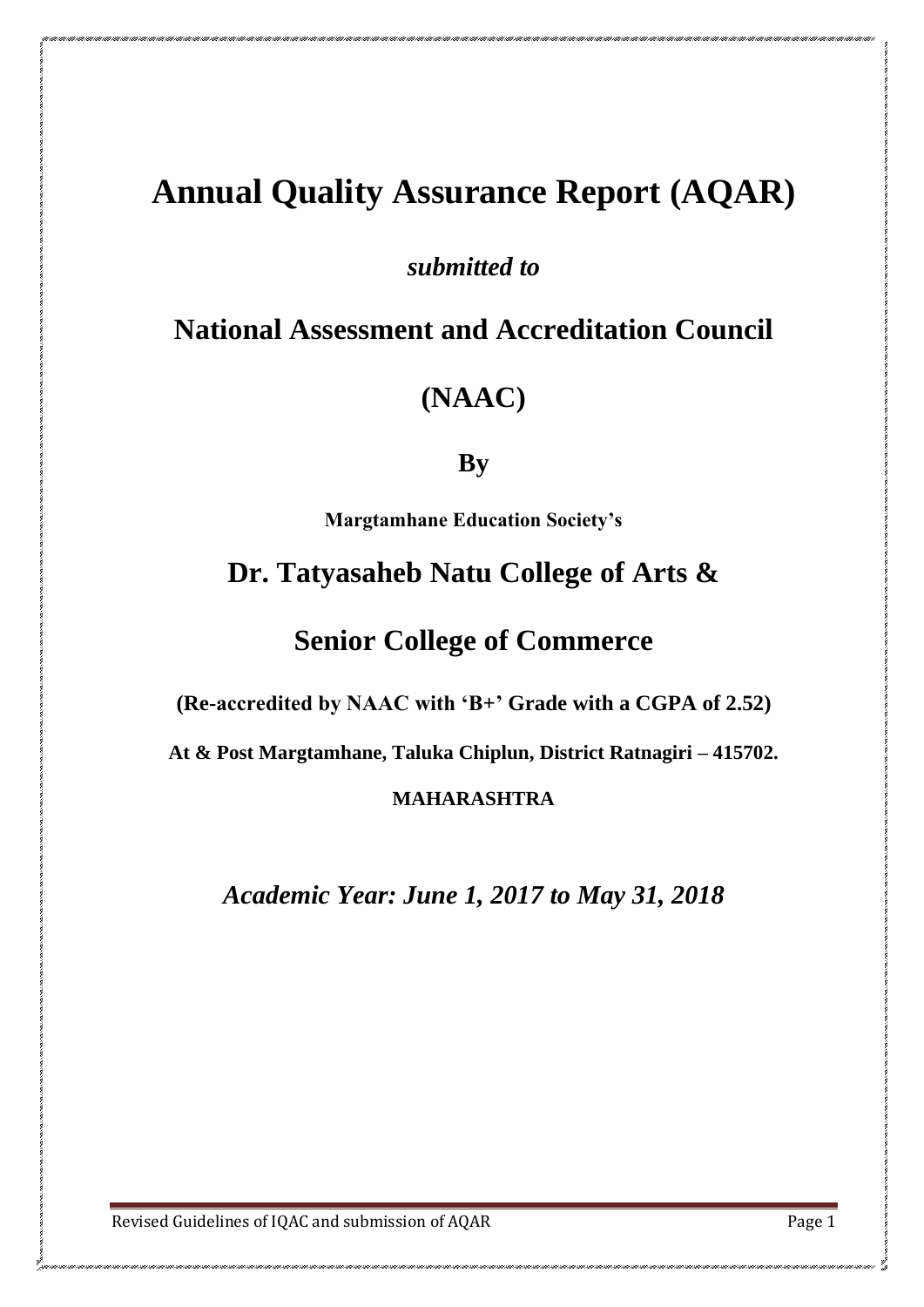# **The Annual Quality Assurance Report (AQAR) of the IQAC** *Academic Year: June 1, 2017 to May 31, 2018*

|                                                   | $Part - A$                                                                  |  |
|---------------------------------------------------|-----------------------------------------------------------------------------|--|
| <b>I. Details of the Institution</b>              |                                                                             |  |
| 1.1 Name of the Institution                       | Dr Tatyasaheb Natu College of Arts and Senior College of<br>Commerce        |  |
| 1.2 Address Line 1                                | At Po. Margtamhane, Near Telephone Office, Tal. Chiplun, Dist.<br>Ratnagiri |  |
| Address Line 2                                    |                                                                             |  |
| City/Town                                         | Chiplun                                                                     |  |
| <b>State</b>                                      | Maharashtra                                                                 |  |
| Pin Code                                          | 415702                                                                      |  |
| Institution e-mail address                        | natucollege@gmail.com                                                       |  |
| Contact Nos.                                      | 02355-270169                                                                |  |
| Name of the Head of the Institution:              | Dr. Vijaykumar A. Khot                                                      |  |
| Tel. No. with STD Code:                           | 02355-270169                                                                |  |
| Mobile:                                           | 9527622719                                                                  |  |
| Revised Guidelines of IQAC and submission of AQAR | Page 2                                                                      |  |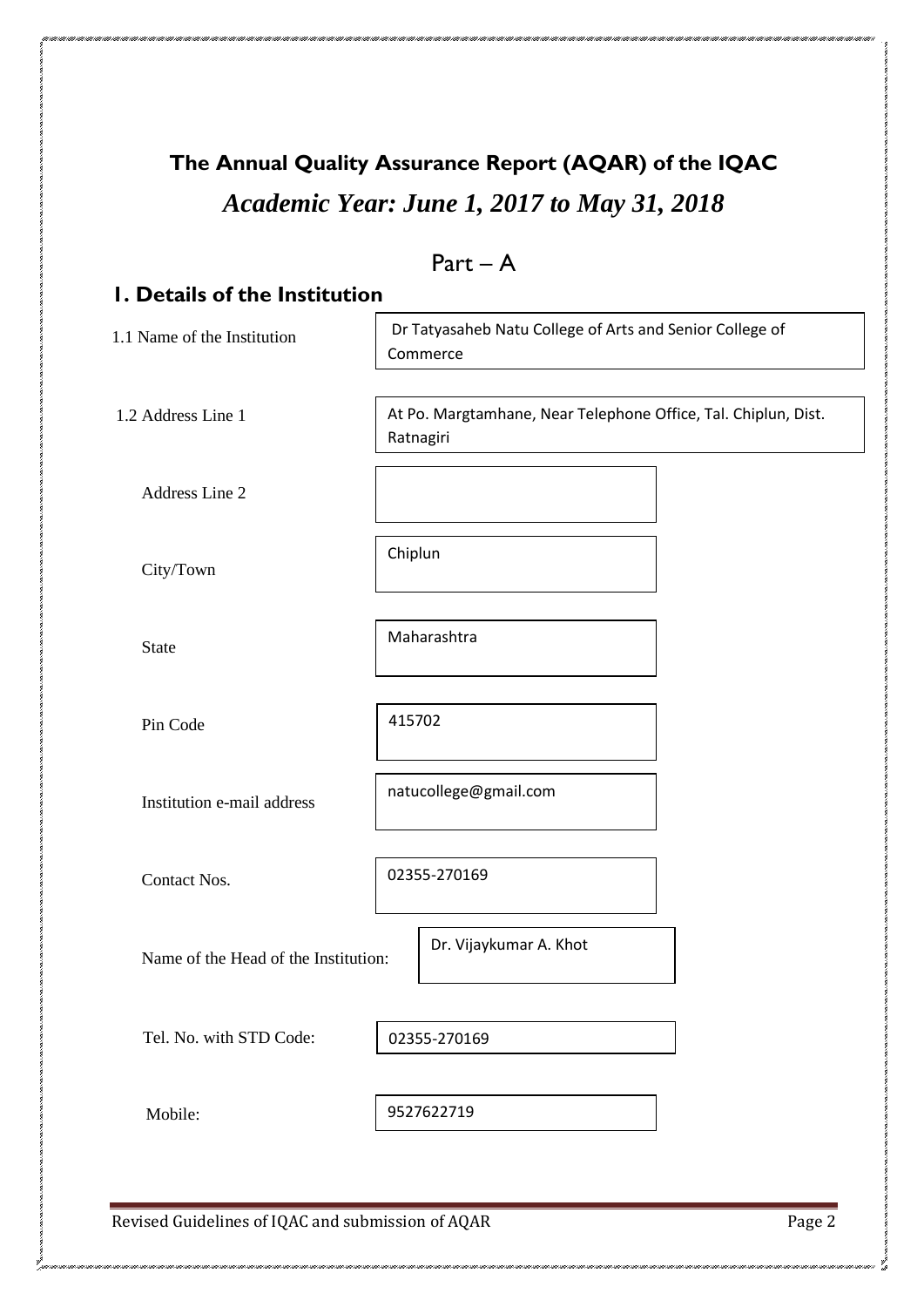Name of the IQAC Co-ordinator:

Asst. Prof. Suresh D. Sutar

Mobile:

9420376036

IQAC e-mail address:

dtnciqac@gmail.com

1.3 **NAAC Track ID** *(For ex. MHCOGN 18879)*

MHCOGN 10872

### 1.4 **NAAC Executive Committee No. & Date:**

*(For Example EC/32/A&A/143 dated 3-5-2004. This EC no. is available in the right corner- bottom of your institution's Accreditation Certificate)* EC/55/RAR/026 Date 27/03/2011

1.5 Website address:

natucollege.org

Web-link of the AQAR:

natucollege.org/AQAR/AQAR2017-18.pdf

2017-18

07/07/2004

For ex. http://www.ladykeanecollege.edu.in/AQAR2012-13.doc

1.6 Accreditation Details

| Sl. No. | Cycle       | Grade | <b>CGPA</b> | Year of<br>Accreditation | <b>Validity Period</b> |
|---------|-------------|-------|-------------|--------------------------|------------------------|
|         | $1st$ Cycle |       | 55.05       | 2004                     | March 2009             |
|         | $2nd$ Cycle | B     | 2.41        | 2009                     | March 2016             |
| 3       | $3rd$ Cycle | $B+$  | 2.52        | 2017                     | February 2022          |
|         | $4th$ Cycle |       |             |                          |                        |

1.7 Date of Establishment of IQAC: DD/MM/YYYY

#### **1.8 AQAR for the year** *(for example 2010-11)*

1.9 Details of the previous year's AQAR submitted to NAAC after the latest Assessment and Accreditation by NAAC (*(for example AQAR 2010-11submitted to NAAC on 12-10-2011)*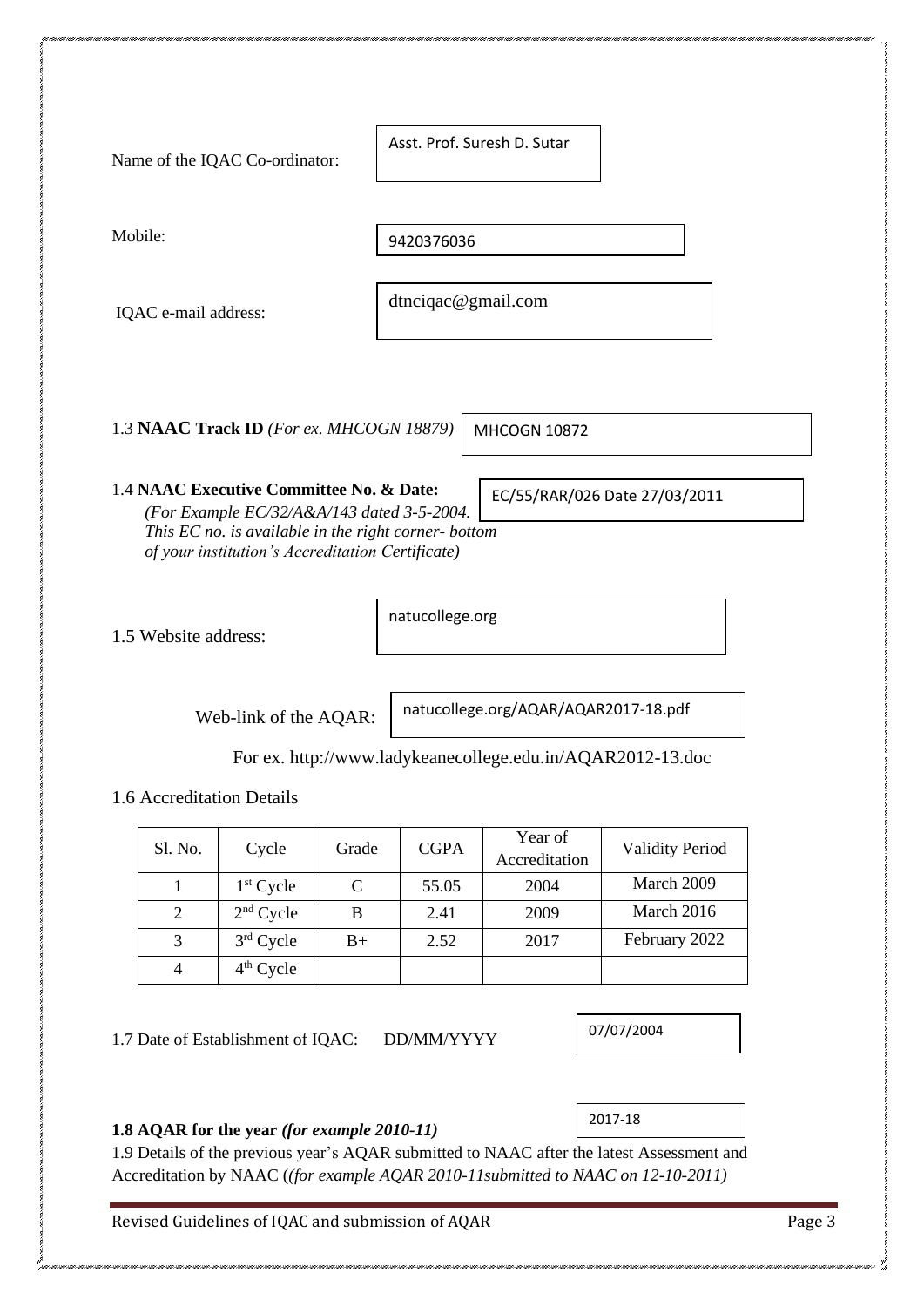|                                                            | (DD/MM/YYYY)4                                                                          |
|------------------------------------------------------------|----------------------------------------------------------------------------------------|
|                                                            | (DD/MM/YYYY)<br>(DD/MM/YYYY)                                                           |
|                                                            | (DD/MM/YYYY)                                                                           |
| 1.10 Institutional Status                                  |                                                                                        |
| University                                                 | Deemed<br>Private<br><b>State</b><br>Central                                           |
| <b>Affiliated College</b>                                  | No<br>Yes<br>V                                                                         |
| <b>Constituent College</b>                                 | N <sub>0</sub><br>Yes                                                                  |
| Autonomous college of UGC                                  | Yes<br>No                                                                              |
| Regulatory Agency approved Institution                     | Yes<br>N <sub>o</sub><br>$\sqrt{ }$                                                    |
| (eg. AICTE, BCI, MCI, PCI, NCI)                            |                                                                                        |
| Co-education<br>Type of Institution                        | Women<br>ν<br>Men                                                                      |
| Urban                                                      | V<br>Rural<br>Tribal                                                                   |
| Grant-in-aid<br><b>Financial Status</b>                    | UGC $2(f)$<br><b>UGC 12B</b><br>$\sqrt{ }$                                             |
|                                                            | <b>Totally Self-financing</b><br>Grant-in-aid $+$ Self Financing                       |
| 1.11 Type of Faculty/Programme                             |                                                                                        |
| V<br>Science<br>Arts                                       | PEI (Phys Edu)<br>Commerce<br>$\mathbf{v}$<br>Law                                      |
| Engineering<br>TEI (Edu)                                   | <b>Health Science</b><br>Management                                                    |
| Others (Specify)                                           |                                                                                        |
| 1.12 Name of the Affiliating University (for the Colleges) | University of Mumbai                                                                   |
|                                                            | 1.13 Special status conferred by Central/ State Government-- UGC/CSIR/DST/DBT/ICMR etc |
|                                                            |                                                                                        |
|                                                            |                                                                                        |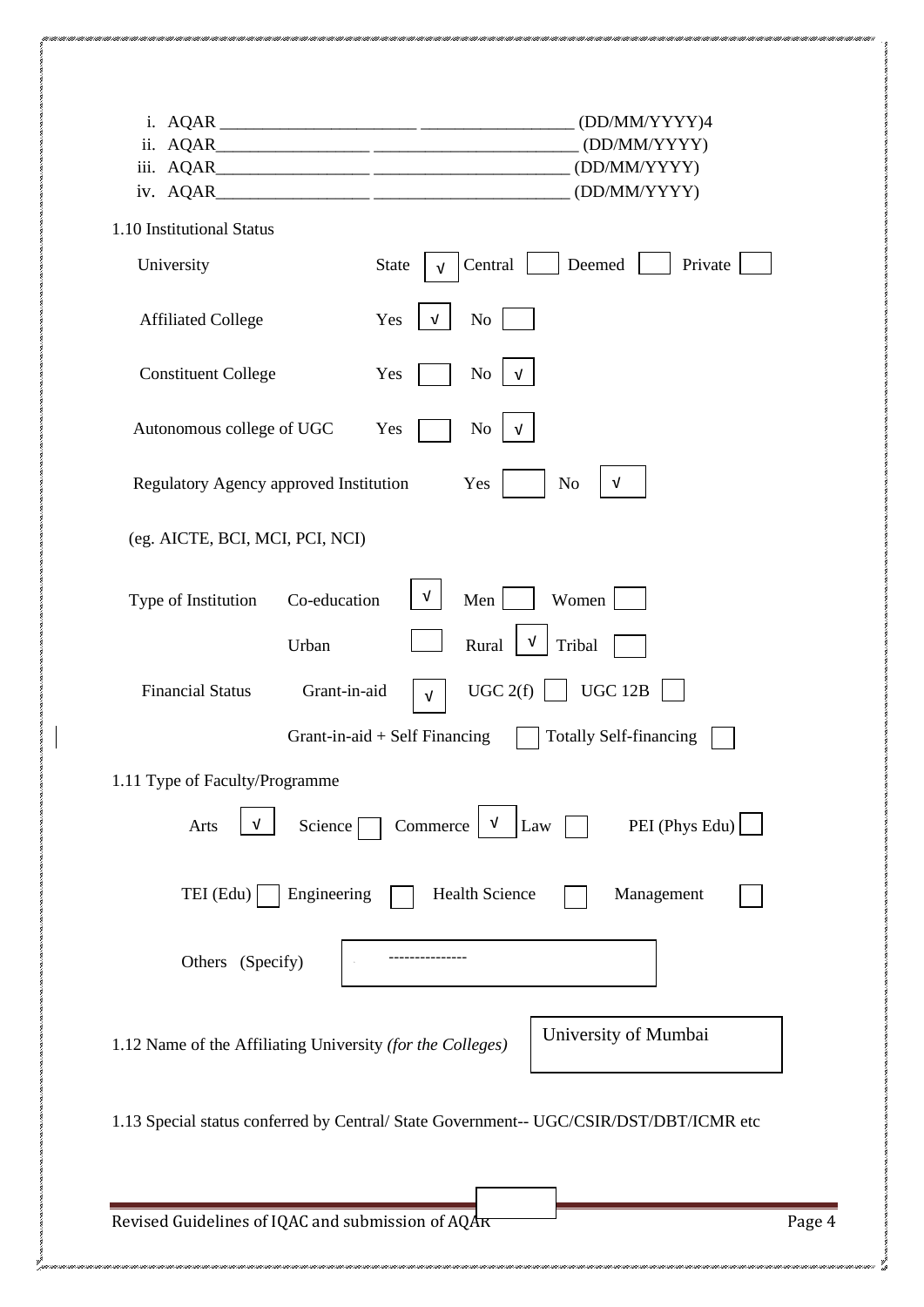| Autonomy by State/Central Govt. / University                       |                                    |
|--------------------------------------------------------------------|------------------------------------|
| University with Potential for Excellence                           | <b>UGC-CPE</b>                     |
| <b>DST Star Scheme</b>                                             | <b>UGC-CE</b>                      |
| <b>UGC-Special Assistance Programme</b>                            | <b>DST-FIST</b>                    |
| UGC-Innovative PG programmes                                       | Any other (Specify)                |
| <b>UGC-COP Programmes</b>                                          |                                    |
| 2. IQAC Composition and Activities                                 |                                    |
| 2.1 No. of Teachers                                                | 05                                 |
| 2.2 No. of Administrative/Technical staff                          | 01                                 |
| 2.3 No. of students                                                | 02                                 |
| 2.4 No. of Management representatives                              | 02                                 |
| 2.5 No. of Alumni                                                  | 01                                 |
| 2. 6 No. of any other stakeholder and<br>community representatives | 02                                 |
| 2.7 No. of Employers/ Industrialists                               | 00                                 |
| 2.8 No. of other External Experts                                  | 01                                 |
| 2.9 Total No. of members                                           | 14                                 |
| 2.10 No. of IQAC meetings held                                     | 02                                 |
| 2.11 No. of meetings with various stakeholders:                    | $\sqrt{ }$<br>01<br>No.<br>Faculty |
|                                                                    |                                    |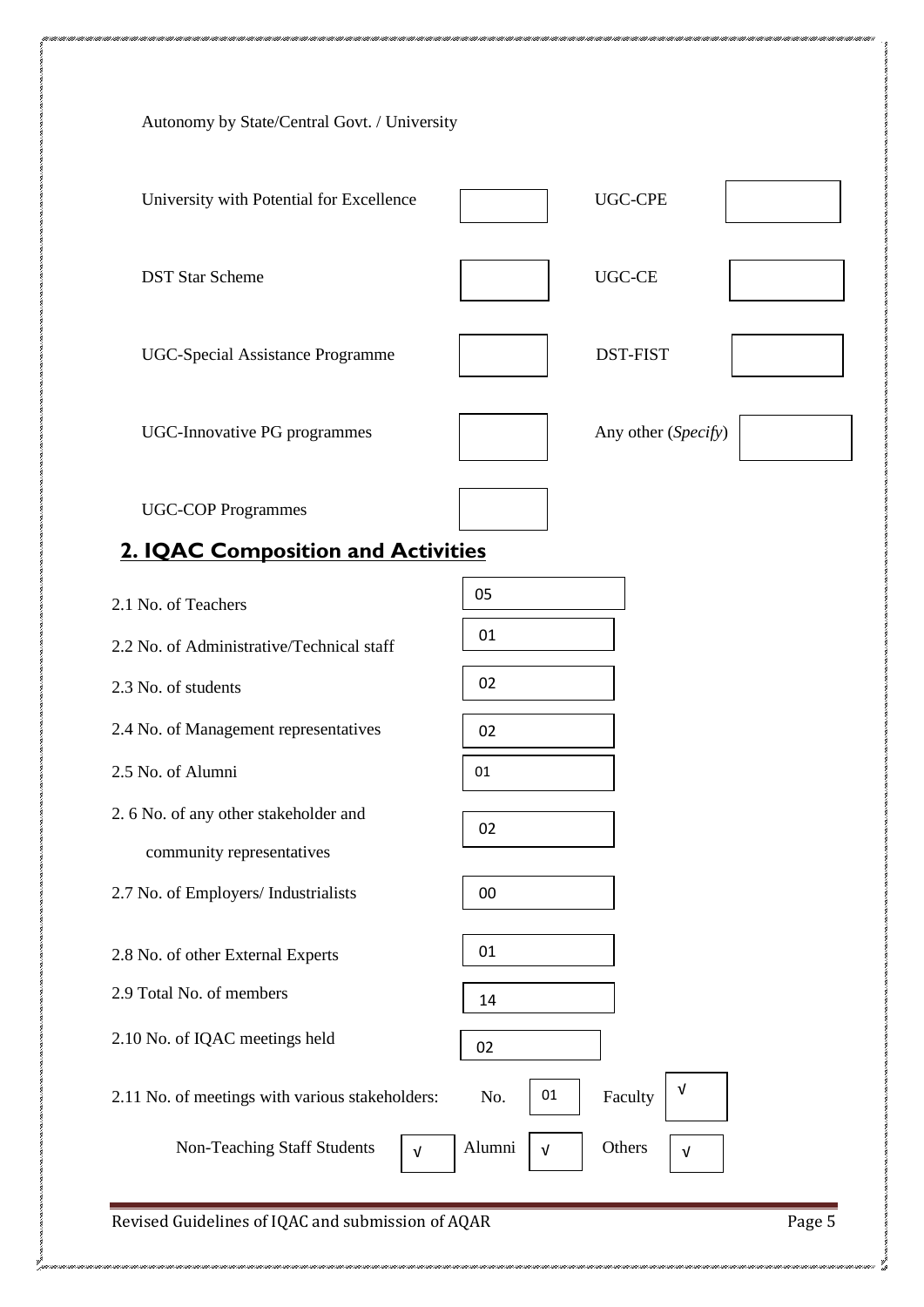| 2.12 Has IQAC received any funding from UGC during the year?  | N <sub>o</sub><br>Yes                                                                   |
|---------------------------------------------------------------|-----------------------------------------------------------------------------------------|
| If yes, mention the amount                                    |                                                                                         |
| 2.13 Seminars and Conferences (only quality related)          |                                                                                         |
|                                                               | (i) No. of Seminars/Conferences/ Workshops/Symposia organized by the IQAC               |
| Total Nos.<br>International                                   | <b>Institution Level</b><br>National<br><b>State</b>                                    |
| (ii) Themes                                                   |                                                                                         |
| 2.14 Significant Activities and contributions made by IQAC    |                                                                                         |
| students.                                                     | 1. Motivated the departments to conduct workshops in their subjects for their           |
|                                                               |                                                                                         |
| 2.<br>History.                                                | Inspired Departments of History to conduct workshops on Revised Syllabus in             |
|                                                               |                                                                                         |
| 2.15 Plan of Action by IQAC/Outcome                           |                                                                                         |
| enhancement and the outcome achieved by the end of the year * | The plan of action chalked out by the IQAC in the beginning of the year towards quality |
|                                                               |                                                                                         |
| Plan of Action                                                | Achievements                                                                            |
| See Annexure I                                                |                                                                                         |
| * Attach the Academic Calendar of the year as Annexure.       |                                                                                         |
| 2.15 Whether the AQAR was placed in statutory body            | Yes<br>N <sub>0</sub>                                                                   |
| Management<br>Syndicate                                       | Any other body                                                                          |
| V<br>Provide the details of the action taken                  |                                                                                         |

aan saan saan saan saan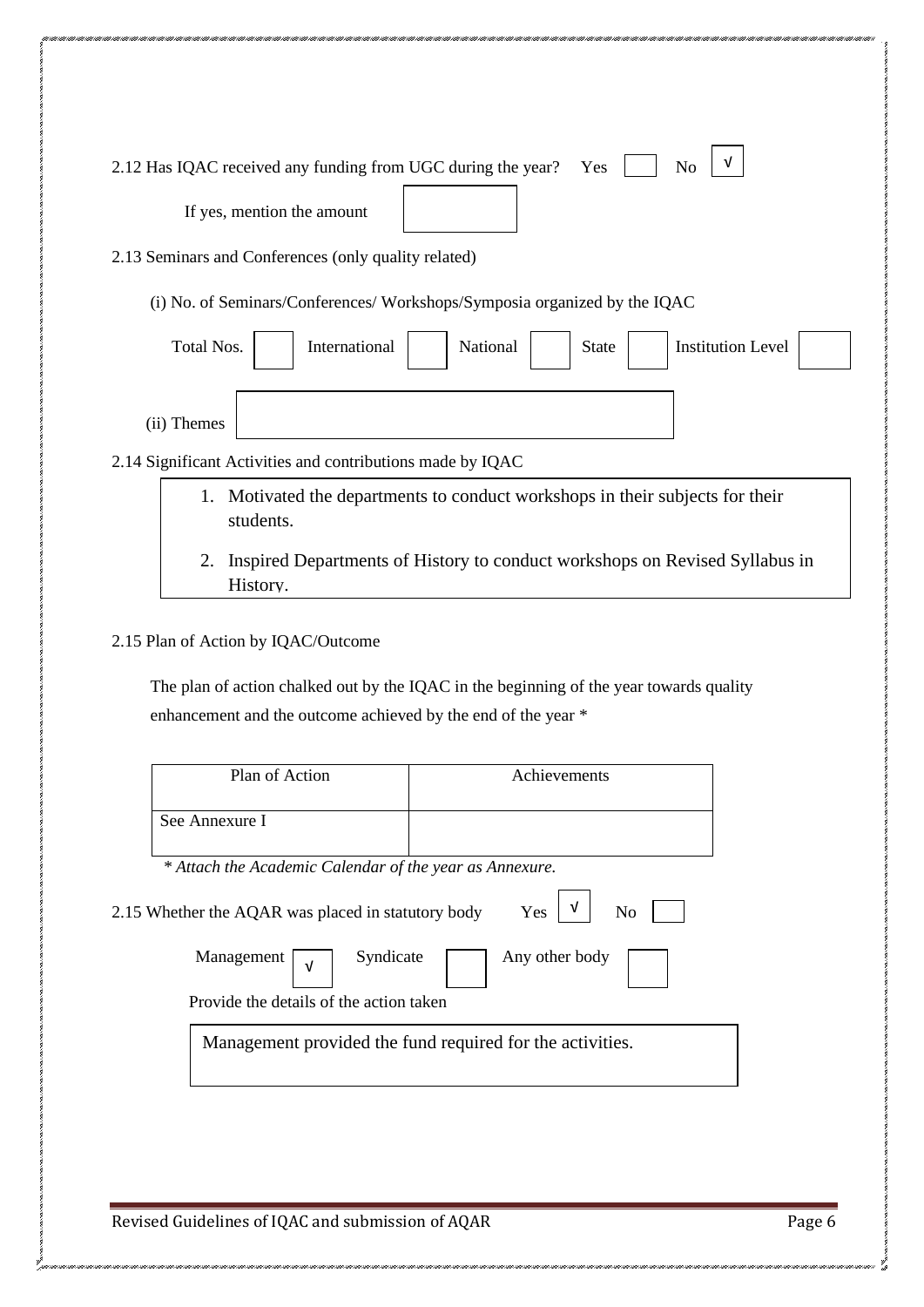### **Criterion – I**

### **1. Curricular Aspects**

| Level of the<br>Programme | Number of<br>existing<br>Programmes | Number of<br>programmes added<br>during the year | Number of<br>self-financing<br>programmes | Number of value<br>added / Career<br>Oriented<br>programmes |
|---------------------------|-------------------------------------|--------------------------------------------------|-------------------------------------------|-------------------------------------------------------------|
| PhD                       |                                     |                                                  |                                           |                                                             |
| PG                        |                                     |                                                  |                                           |                                                             |
| <b>UG</b>                 | 02                                  |                                                  |                                           | 04                                                          |
| PG Diploma                |                                     |                                                  |                                           |                                                             |
| <b>Advanced Diploma</b>   |                                     |                                                  |                                           |                                                             |
| Diploma                   |                                     |                                                  |                                           |                                                             |
| Certificate               |                                     |                                                  |                                           |                                                             |
| Others                    |                                     |                                                  |                                           |                                                             |
| <b>Total</b>              | 02                                  |                                                  |                                           | 04                                                          |
| Interdisciplinary         |                                     |                                                  |                                           |                                                             |
| Innovative                |                                     |                                                  |                                           |                                                             |

1.1 Details about Academic Programmes

#### 1.2 (i) Flexibility of the Curriculum: CBCS/Core/Elective option / Open options (ii) Pattern of programmes:

| Pattern   | Number of programmes |
|-----------|----------------------|
| Semester  | 12                   |
| Trimester |                      |
| Annual    |                      |

1.3 Feedback from stakeholders\* Alumni  $\vert \sqrt{2} \vert$  Parents  $\vert \sqrt{2} \vert$  Employers  $\vert \sqrt{2} \vert$  Students  *(On all aspects)* Mode of feedback : Online  $\parallel$  Manual  $\parallel \sqrt{\parallel}$  Co-operating schools (for PEI) √ √ √ √ √

*\*Please provide an analysis of the feedback in the Annexure*

1.4 Whether there is any revision/update of regulation or syllabi, if yes, mention their salient aspects.

Yes, Faculty in History was appointed on University Syllabus Committee

1.5 Any new Department/Centre introduced during the year. If yes, give details.

No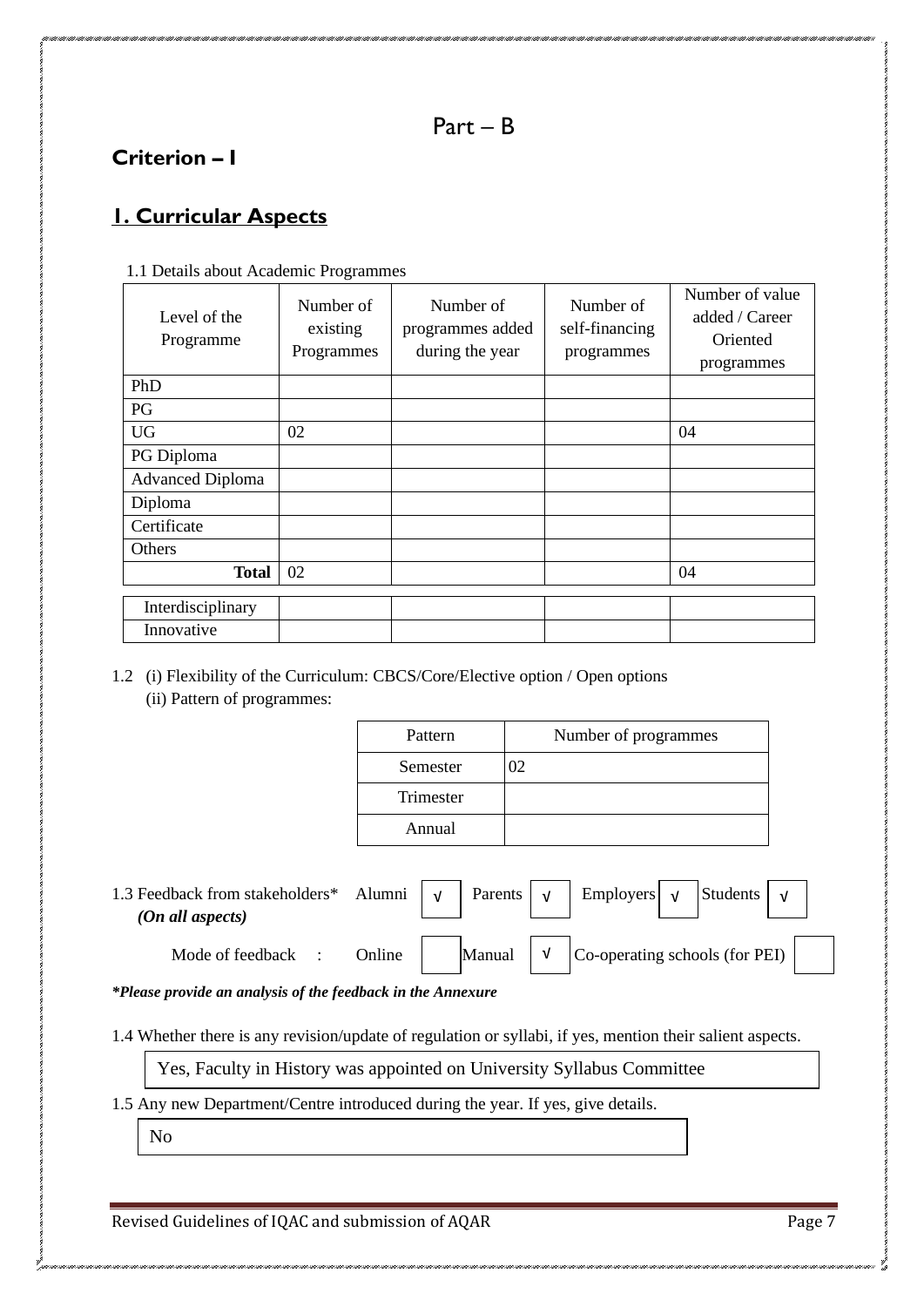# **Criterion – II**

### **2. Teaching, Learning and Evaluation**

2.1 Total No. of permanent faculty

| Total | Asst. Professors   Associate Professors   Professors   Others |  |
|-------|---------------------------------------------------------------|--|
|       |                                                               |  |

2.2 No. of permanent faculty with Ph.D.

2.3 No. of Faculty Positions Recruited (R) and Vacant (V) during the year

| Asst.      | Associate  | Professors | Others | Total |  |
|------------|------------|------------|--------|-------|--|
| Professors | Professors |            |        |       |  |
|            |            |            |        |       |  |
|            |            |            |        |       |  |
|            |            |            |        |       |  |

09

2.4 No. of Guest and Visiting faculty and Temporary faculty

2.5 Faculty participation in conferences and symposia:

| No. of Faculty          | International level | National level | State level |
|-------------------------|---------------------|----------------|-------------|
| Attended                |                     |                |             |
| Presented papers        |                     |                |             |
| <b>Resource Persons</b> |                     |                |             |

02

2.6 Innovative processes adopted by the institution in Teaching and Learning:

| <b>PPT</b> Method enhanced in teaching                                                                                                                                                   |        |
|------------------------------------------------------------------------------------------------------------------------------------------------------------------------------------------|--------|
| Total No. of actual teaching days<br>2.7<br>200<br>during this academic year                                                                                                             |        |
| Examination/Evaluation Reforms initiated by<br>2.8<br>the Institution (for example: Open Book Examination, Bar Coding,<br>Double Valuation, Photocopy, Online Multiple Choice Questions) | v      |
| No. of faculty members involved in curriculum<br>2.9<br>restructuring/revision/syllabus development                                                                                      | 03     |
| as member of Board of Study/Faculty/Curriculum Development workshop<br>2.10 Average percentage of attendance of students                                                                 | 75%    |
| Revised Guidelines of IQAC and submission of AQAR                                                                                                                                        | Page 8 |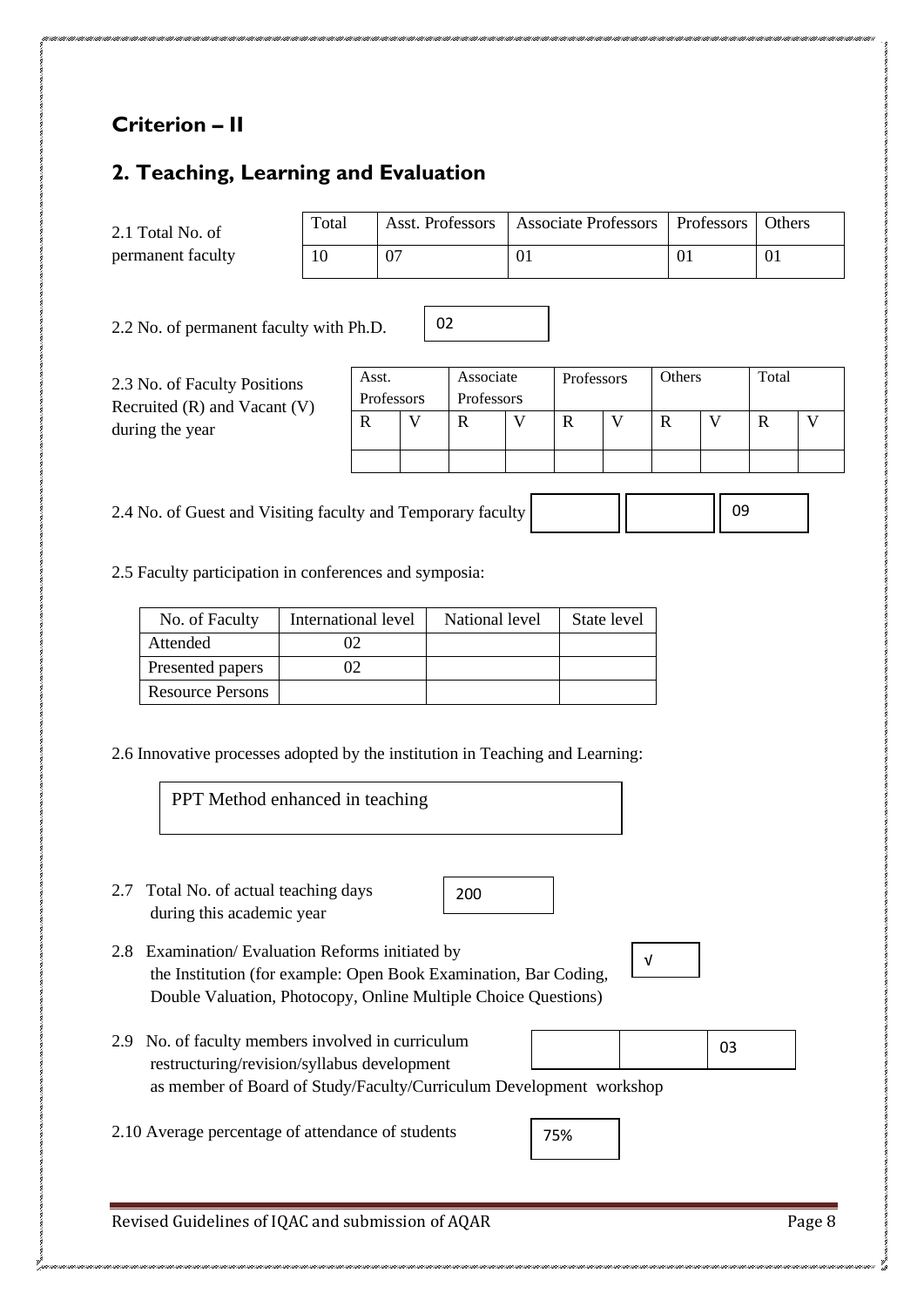2.11 Course/Programme wise distribution of pass percentage :

| Title of the<br>Programme | Total no. of<br>students | Division      |       |     |         |        |  |
|---------------------------|--------------------------|---------------|-------|-----|---------|--------|--|
|                           | appeared                 | Distinction % | $I\%$ | II% | $III$ % | Pass % |  |
| B.A.                      | 50                       |               | 06    | 10  | 13      | 76%    |  |
| B.Com.                    | 46                       | 01            | 09    | 26  | 09      | 98%    |  |
|                           |                          |               |       |     |         |        |  |

2.12 How does IQAC Contribute/Monitor/Evaluate the Teaching & Learning processes:

A. Contribution of IQAC in Teaching Learning Process.

- 1. ICT Centre is made available and free internet access given to both staff and students.
- 2. Guidance sessions of outside faculty for TYBA students are organized.
- 3. Inter-class research competitions for students are organized.
- 4. Students are deputed for university research convention.
- 5. Students are motivated for extra reading.
- 6. Feedback on classroom teaching is obtained and communicated it to the concern faculty.
- 7. Periodical meeting of HODs are conducted and ways and means for quality sustenance are discussed.
- 2.13 Initiatives undertaken towards faculty development

| <b>Faculty / Staff Development Programmes</b>  | Number of faculty<br>benefitted |
|------------------------------------------------|---------------------------------|
| Refresher courses                              | $^{01}$                         |
| UGC – Faculty Improvement Programme            |                                 |
| HRD programmes                                 |                                 |
| Orientation programmes                         |                                 |
| Faculty exchange programme                     |                                 |
| Staff training conducted by the university     | $^{O1}$                         |
| Staff training conducted by other institutions |                                 |
| Summer / Winter schools, Workshops, etc.       |                                 |
| Others                                         |                                 |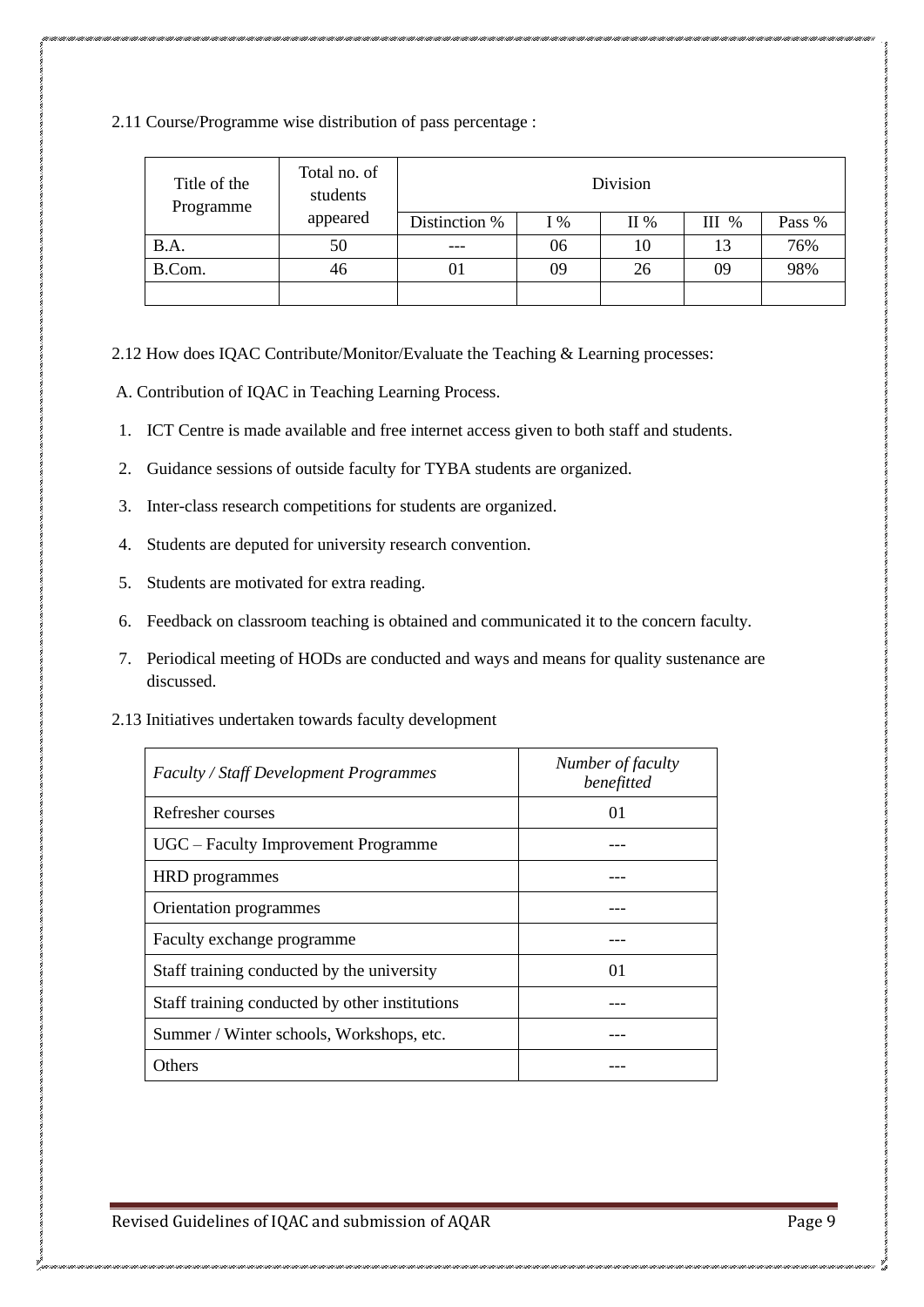### 2.14 Details of Administrative and Technical staff

| Category                    | Number of<br>Permanent<br>Employees | Number of<br>Vacant<br>Positions | Number of<br>permanent<br>positions filled<br>during the Year | Number of<br>positions filled<br>temporarily |
|-----------------------------|-------------------------------------|----------------------------------|---------------------------------------------------------------|----------------------------------------------|
| <b>Administrative Staff</b> | 08                                  |                                  |                                                               |                                              |
| <b>Technical Staff</b>      |                                     |                                  |                                                               |                                              |

Revised Guidelines of IQAC and submission of AQAR Page 10

.<br>1990 - 1990 - 1990 - 1990 - 1990 - 1990 - 1990 - 1990 -

ر<br>محمد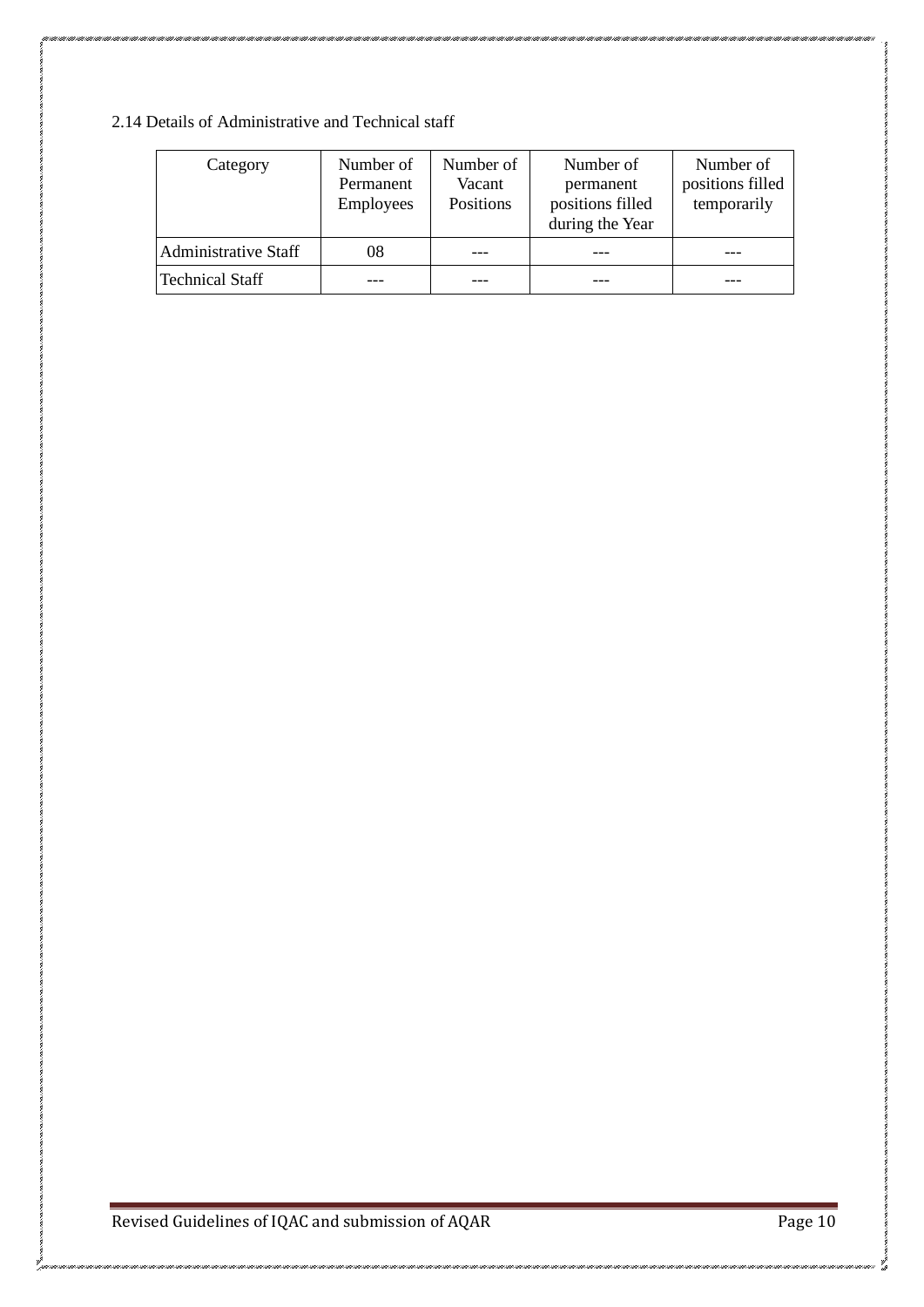# **Criterion – III**

### **3. Research, Consultancy and Extension**

3.1 Initiatives of the IQAC in Sensitizing/Promoting Research Climate in the institution

Deputing members of staff for participation in conferences for paper publication

Motivating staff for publication of research papers

#### 3.2 Details regarding major projects

|                            | Completed | Ongoing | Sanctioned | Submitted |
|----------------------------|-----------|---------|------------|-----------|
| Number                     |           |         |            |           |
| <b>Outlay in Rs. Lakhs</b> |           |         |            |           |

#### 3.3 Details regarding minor projects

|                     | Completed | Ongoing | Sanctioned | Submitted |
|---------------------|-----------|---------|------------|-----------|
| Number              |           |         | 01         |           |
| Outlay in Rs. Lakhs |           | 25,000/ |            |           |

3.4 Details on research publications

|                          | International | <b>National</b> | Others |
|--------------------------|---------------|-----------------|--------|
| Peer Review Journals     |               |                 |        |
| Non-Peer Review Journals |               |                 |        |
| e-Journals               |               |                 |        |
| Conference proceedings   |               |                 |        |

3.5 Details on Impact factor of publications:

 $Re$   $\vert$  Average h-index  $\vert$  Nos. in SCOPUS

3.6 Research funds sanctioned and received from various funding agencies, industry and other organisations

| Nature of the Project                                                   | <b>Duration</b><br>Year | Name of the<br>funding Agency | Total grant<br>sanctioned | Received  |
|-------------------------------------------------------------------------|-------------------------|-------------------------------|---------------------------|-----------|
| Major projects                                                          |                         |                               |                           |           |
| <b>Minor Projects</b>                                                   | 01                      | University of<br>Mumbai       | $25000/-$                 | $10000/-$ |
| <b>Interdisciplinary Projects</b>                                       |                         |                               |                           |           |
| Industry sponsored                                                      |                         |                               |                           |           |
| Projects sponsored by the<br>University/College                         |                         |                               |                           |           |
| Students research projects<br>(other than compulsory by the University) |                         |                               |                           |           |
| Any other (Specify)                                                     |                         |                               |                           |           |
| Total                                                                   |                         |                               |                           |           |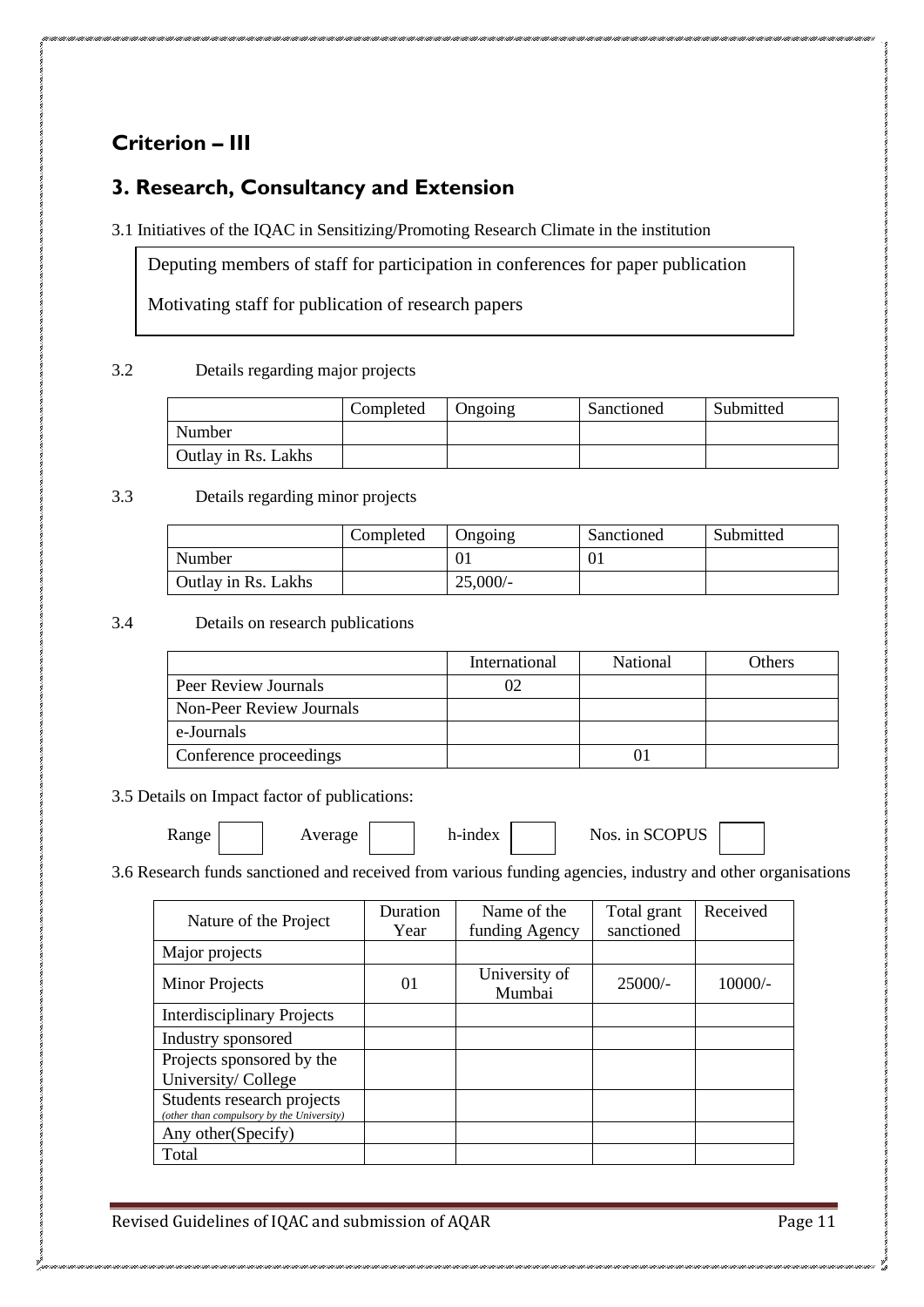| 3.7 No. of books published i) With ISBN No.                                                                                                                                                                        |                      |                                       | <b>Chapters in Edited Books</b> |              |                    |         |
|--------------------------------------------------------------------------------------------------------------------------------------------------------------------------------------------------------------------|----------------------|---------------------------------------|---------------------------------|--------------|--------------------|---------|
|                                                                                                                                                                                                                    | ii) Without ISBN No. |                                       |                                 |              |                    |         |
| 3.8 No. of University Departments receiving funds from                                                                                                                                                             |                      |                                       |                                 |              |                    |         |
| UGC-SAP<br><b>DST-FIST</b><br>CAS<br><b>DPE</b><br><b>DBT</b> Scheme/funds                                                                                                                                         |                      |                                       |                                 |              |                    |         |
| <b>DBT</b> Star Scheme<br>3.9 For colleges<br>Autonomy<br><b>CPE</b><br><b>INSPIRE</b><br>CE<br>Any Other (specify)                                                                                                |                      |                                       |                                 |              |                    |         |
| 3.10 Revenue generated through consultancy                                                                                                                                                                         |                      |                                       |                                 |              |                    |         |
| 3.11 No. of conferences                                                                                                                                                                                            | Level                | International                         | National                        | <b>State</b> | University         | College |
|                                                                                                                                                                                                                    | Number               |                                       |                                 |              |                    |         |
| organized by the Institution                                                                                                                                                                                       | Sponsoring           |                                       |                                 |              |                    |         |
| agencies<br>3.12 No. of faculty served as experts, chairpersons or resource persons<br>01<br>3.13 No. of collaborations<br>National<br>International<br>Any other<br>3.14 No. of linkages created during this year |                      |                                       |                                 |              |                    |         |
| 3.15 Total budget for research for current year in lakhs:                                                                                                                                                          |                      |                                       |                                 |              |                    |         |
| From funding agency<br>Total                                                                                                                                                                                       |                      | From Management of University/College |                                 |              | <mark>=====</mark> |         |
| 3.16 No. of patents received this year                                                                                                                                                                             |                      |                                       |                                 |              |                    |         |
|                                                                                                                                                                                                                    |                      | Type of Patent                        | Applied                         |              | Number             |         |
|                                                                                                                                                                                                                    | National             |                                       | Granted                         |              |                    |         |
|                                                                                                                                                                                                                    | International        |                                       | Applied<br>Granted              |              |                    |         |
|                                                                                                                                                                                                                    |                      | Commercialised                        | Applied                         |              |                    |         |
|                                                                                                                                                                                                                    |                      |                                       | Granted                         |              |                    |         |
|                                                                                                                                                                                                                    |                      |                                       |                                 |              |                    |         |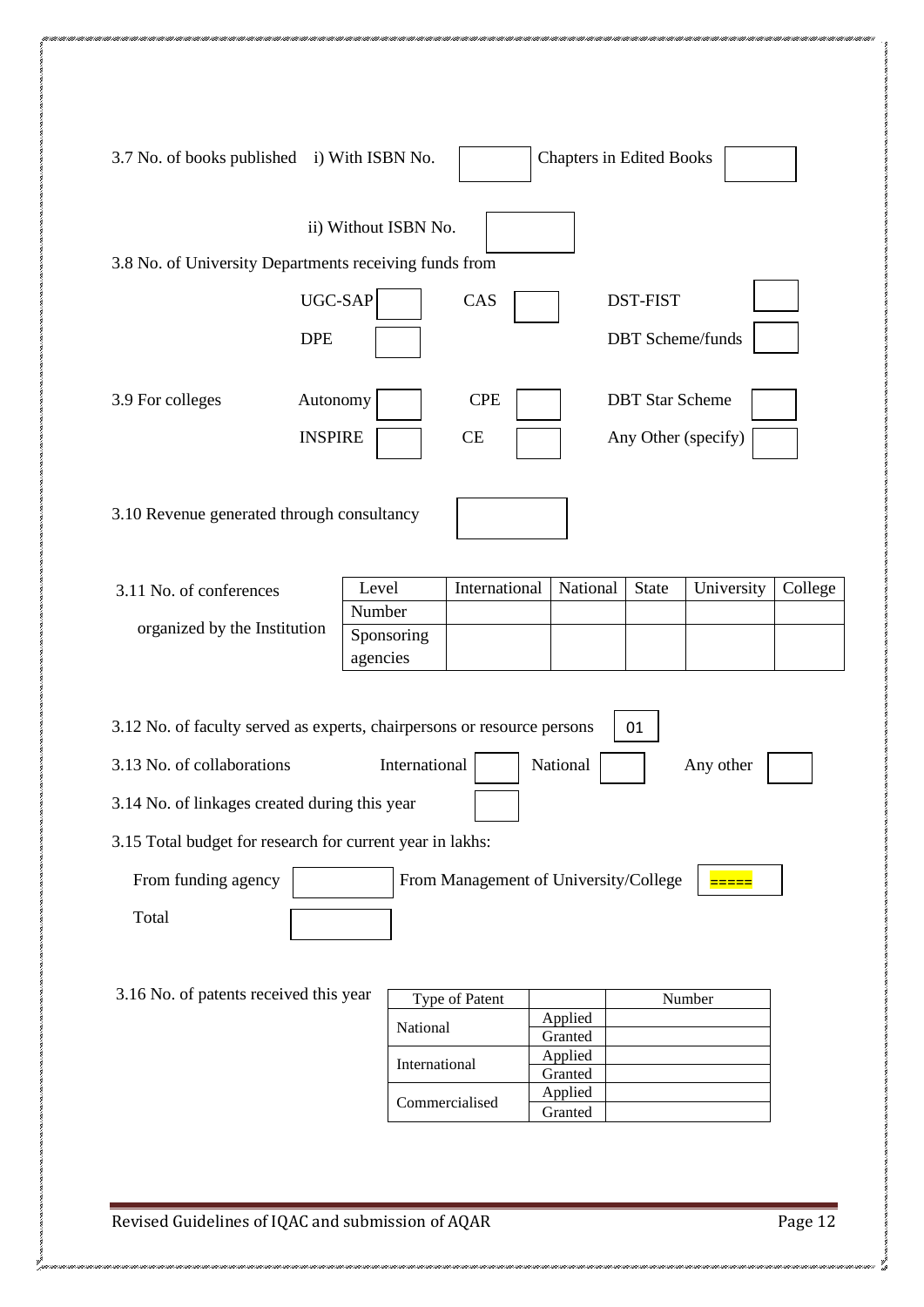| 3.17 No. of research awards/ recognitions received by faculty and research fellows |  |
|------------------------------------------------------------------------------------|--|
| Of the institute in the year                                                       |  |

| Total | International                                                                                                                                                                                                                                                    | National   | <b>State</b> | University             | Dist | College |                     |         |
|-------|------------------------------------------------------------------------------------------------------------------------------------------------------------------------------------------------------------------------------------------------------------------|------------|--------------|------------------------|------|---------|---------------------|---------|
|       |                                                                                                                                                                                                                                                                  |            |              | 01                     |      |         |                     |         |
|       | 3.18 No. of faculty from the Institution<br>who are Ph. D. Guides<br>and students registered under them<br>3.19 No. of Ph.D. awarded by faculty from the Institution<br>3.20 No. of Research scholars receiving the Fellowships (Newly enrolled + existing ones) |            |              |                        |      | 01      |                     |         |
|       | <b>JRF</b>                                                                                                                                                                                                                                                       | <b>SRF</b> |              | <b>Project Fellows</b> |      |         | Any other           |         |
|       | 3.21 No. of students Participated in NSS events:                                                                                                                                                                                                                 |            |              |                        |      |         |                     |         |
|       |                                                                                                                                                                                                                                                                  |            |              | University level       |      | 08      | State level         | 02      |
|       |                                                                                                                                                                                                                                                                  |            |              | National level         |      |         | International level |         |
|       | 3.22 No. of students participated in NCC events:                                                                                                                                                                                                                 |            |              |                        |      |         |                     |         |
|       |                                                                                                                                                                                                                                                                  |            |              | University level       |      |         | State level         |         |
|       |                                                                                                                                                                                                                                                                  |            |              | National level         |      |         | International level |         |
|       | 3.23 No. of Awards won in NSS:                                                                                                                                                                                                                                   |            |              |                        |      |         |                     |         |
|       |                                                                                                                                                                                                                                                                  |            |              | University level       |      |         | State level         |         |
|       |                                                                                                                                                                                                                                                                  |            |              | National level         |      |         | International level |         |
|       | 3.24 No. of Awards won in NCC:                                                                                                                                                                                                                                   |            |              |                        |      |         |                     |         |
|       |                                                                                                                                                                                                                                                                  |            |              | University level       |      |         | State level         |         |
|       |                                                                                                                                                                                                                                                                  |            |              | National level         |      |         | International level |         |
|       | Revised Guidelines of IQAC and submission of AQAR                                                                                                                                                                                                                |            |              |                        |      |         |                     | Page 13 |

.<br>1991 - 1991 - 1991 - 1991 - 1991 - 1991 - 1991 - 1991 - 1991 - 1991 - 1991 - 1991 - 1991 - 1991 - 1991 - 1991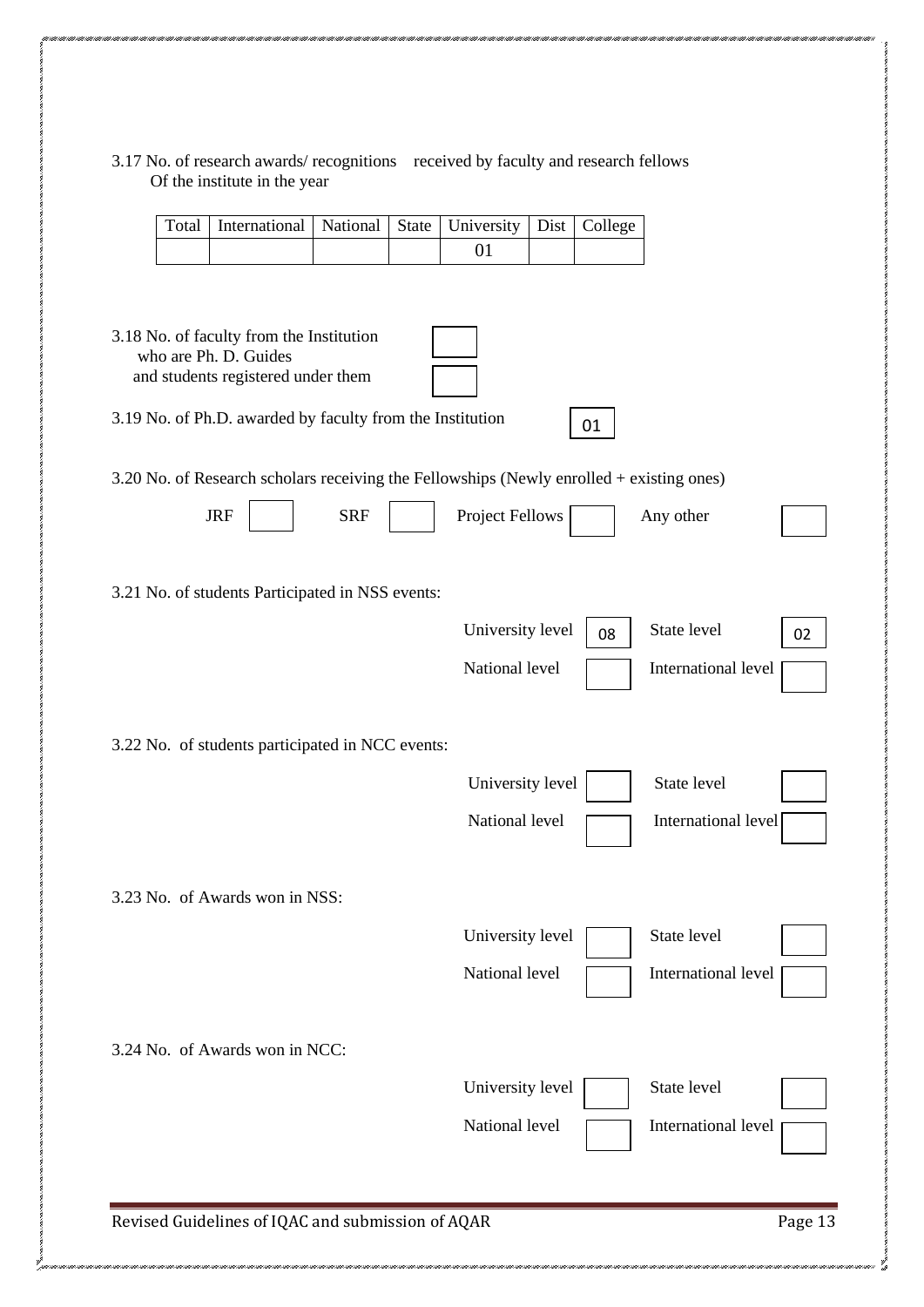3.25 No. of Extension activities organized



3.26 Major Activities during the year in the sphere of extension activities and Institutional Social Responsibility

1. Plantation of 300 Trees in the adjacent village.

2. Check Dam for water conservation constructed.

3. Organized Rally and lectures on Cleanliness itself is service under Swachha Bharat Campaign.

## **Criterion – IV 4. Infrastructure and Learning Resources**

4.1 Details of increase in infrastructure facilities:

| Facilities                                                                           | Existing | Newly created | Source of<br>Fund               | Total |
|--------------------------------------------------------------------------------------|----------|---------------|---------------------------------|-------|
| Campus area                                                                          | 0.97.3 R |               | Resources<br>from<br>Management |       |
| Class rooms                                                                          | 11       |               |                                 |       |
| Laboratories                                                                         | 02       |               |                                 |       |
| Seminar Halls                                                                        | 01       |               |                                 |       |
| No. of important equipments purchased<br>$(\geq 1$ -0 lakh) during the current year. |          | 01 Printer    | College<br>Development<br>Fund  |       |
| Value of the equipment purchased<br>during the year (Rs. in Lakhs)                   |          | 26255.00      |                                 |       |
| <b>Others</b>                                                                        |          |               |                                 |       |

4.2 Computerization of administration and library

Library and Administration is Fully Computerized.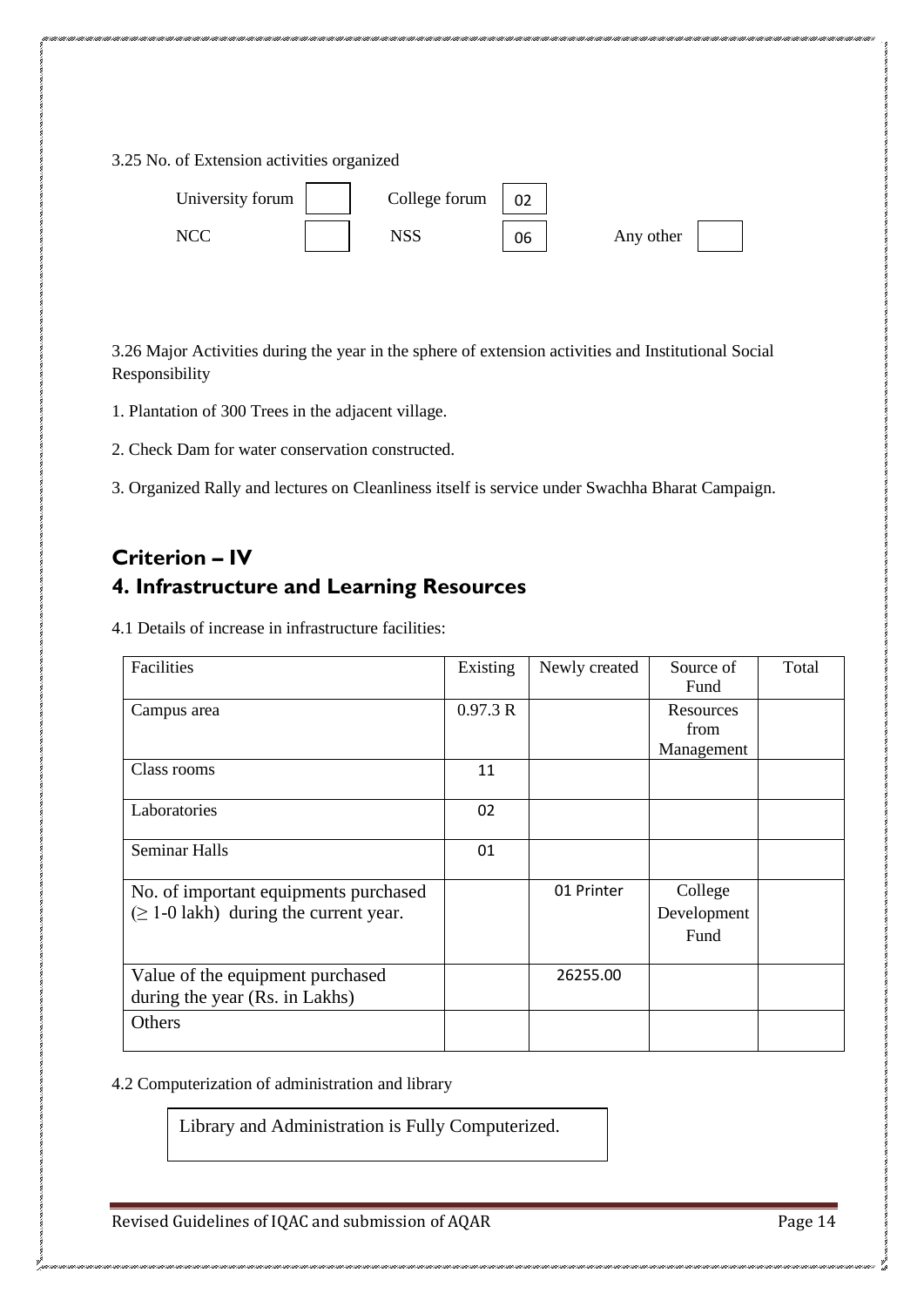#### 4.3 Library services:

|                        | Existing   |          |          | Newly added | Total  |          |  |
|------------------------|------------|----------|----------|-------------|--------|----------|--|
|                        | No.        | Value    | No.      | Value       | No.    | Value    |  |
| <b>Text Books</b>      | 4261       | 421483.5 | 470      | 61624       | 4731   | 483107.5 |  |
| <b>Reference Books</b> | 5942       | 1129929  | 68       | 16500       | 6010   | 1146429  |  |
| e-Books                | 135000     | 2500     | $\theta$ | 0           | 135000 | 2500     |  |
| Journals               | 09         | 10353    | $\Omega$ | $\theta$    | 09     | 10353    |  |
| e-Journals             | 6000       | 2500     | $\Omega$ | $\Omega$    | 6000   | 2500     |  |
| Digital Database       | ۰          |          |          |             | --     | $-$      |  |
| CD & Video             | 75         | 133171   | 3        | $\theta$    | 78     | 13371    |  |
| Others (specify)       | Newspapers | 8536.5   | $\Omega$ | 8641        | 06     | 17177.5  |  |
|                        | 06         |          |          |             |        |          |  |

4.4 Technology up gradation (overall)

|          | Total<br>Computers | Computer<br>Labs  | Internet   | <b>Browsing</b><br>Centres | Computer<br>Centres | Office | Depart-<br>ments | Others |
|----------|--------------------|-------------------|------------|----------------------------|---------------------|--------|------------------|--------|
| Existing | 37                 | One with<br>10Pc. | 3<br>Modem |                            | ICT with<br>8 PC.   | 05     | 05               | 09     |
| Added    | --                 |                   |            |                            |                     |        |                  |        |
| Total    | 37                 | 10                | 3<br>Modem |                            | 08                  | 05     | 05               | 09     |

4.5 Computer, Internet access, training to teachers and students and any other programme for technology upgradation (Networking, e-Governance etc.)

Free internet access is given to both staff and students. Films, Dramas related to syllabus are shown to the students

4.6 Amount spent on maintenance in lakhs:

- i) ICT
- ii) Campus Infrastructure and facilities

iii) Equipments

iv) Others

| 50367 |  |
|-------|--|
|       |  |
| 17679 |  |
|       |  |
| 26255 |  |
|       |  |
| 31678 |  |
|       |  |
|       |  |

125979

Revised Guidelines of IQAC and submission of AQAR Page 15

**Total:**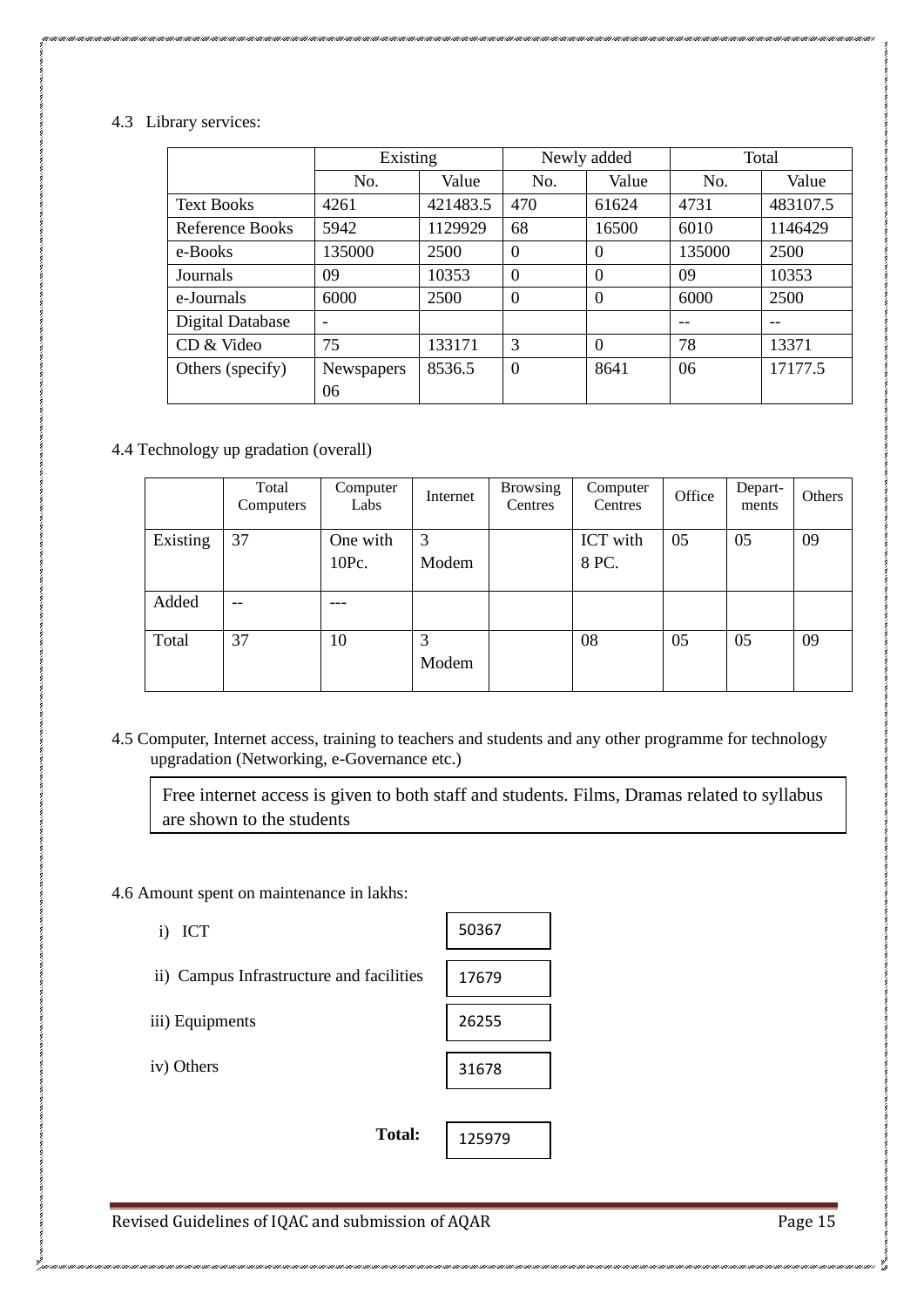# **Criterion – V 5. Student Support and Progression**

5.1 Contribution of IQAC in enhancing awareness about Student Support Services

Regular Meeting of Students and Council are held.

5.2 Efforts made by the institution for tracking the progression

Feedback of the students is obtained from time to time.

324

5.3 (a) Total Number of students

(b) No. of students outside the state

(c) No. of international students

Men  $156$  48.14 Women  $\mathrm{No}$  % 48.14

 $\mathrm{No}$  % 168 51.85

 $UG | PG | Ph.D. | Others$ 

Nil

Nil

| Last Year |     |    |     |                         |    |       |                                      | This Year |    |     |    |    |       |
|-----------|-----|----|-----|-------------------------|----|-------|--------------------------------------|-----------|----|-----|----|----|-------|
| General   | -SC |    |     | $ST$   OBC   DTNT   SBC |    | Total | General   SC   ST   OBC   DTNT   SBC |           |    |     |    |    | Total |
| 95        | 46  | 01 | 153 | 23                      | 06 | 324   | 129                                  | 36        | 01 | 169 | 34 | 02 | 371   |

Demand ratio: 100 Dropout: 30%

5.4 Details of student support mechanism for coaching for competitive examinations (If any)

MPSC Guidance classes are run regularly.

|  | No. of students beneficiaries |  |
|--|-------------------------------|--|
|  |                               |  |

5.5 No. of students qualified in these examinations

| NET         | <b>SET/SLET</b> | <b>GATE</b> | <b>CAT</b> |  |
|-------------|-----------------|-------------|------------|--|
| IAS/IPS etc | State PSC       | <b>UPSC</b> | Others     |  |
|             |                 |             |            |  |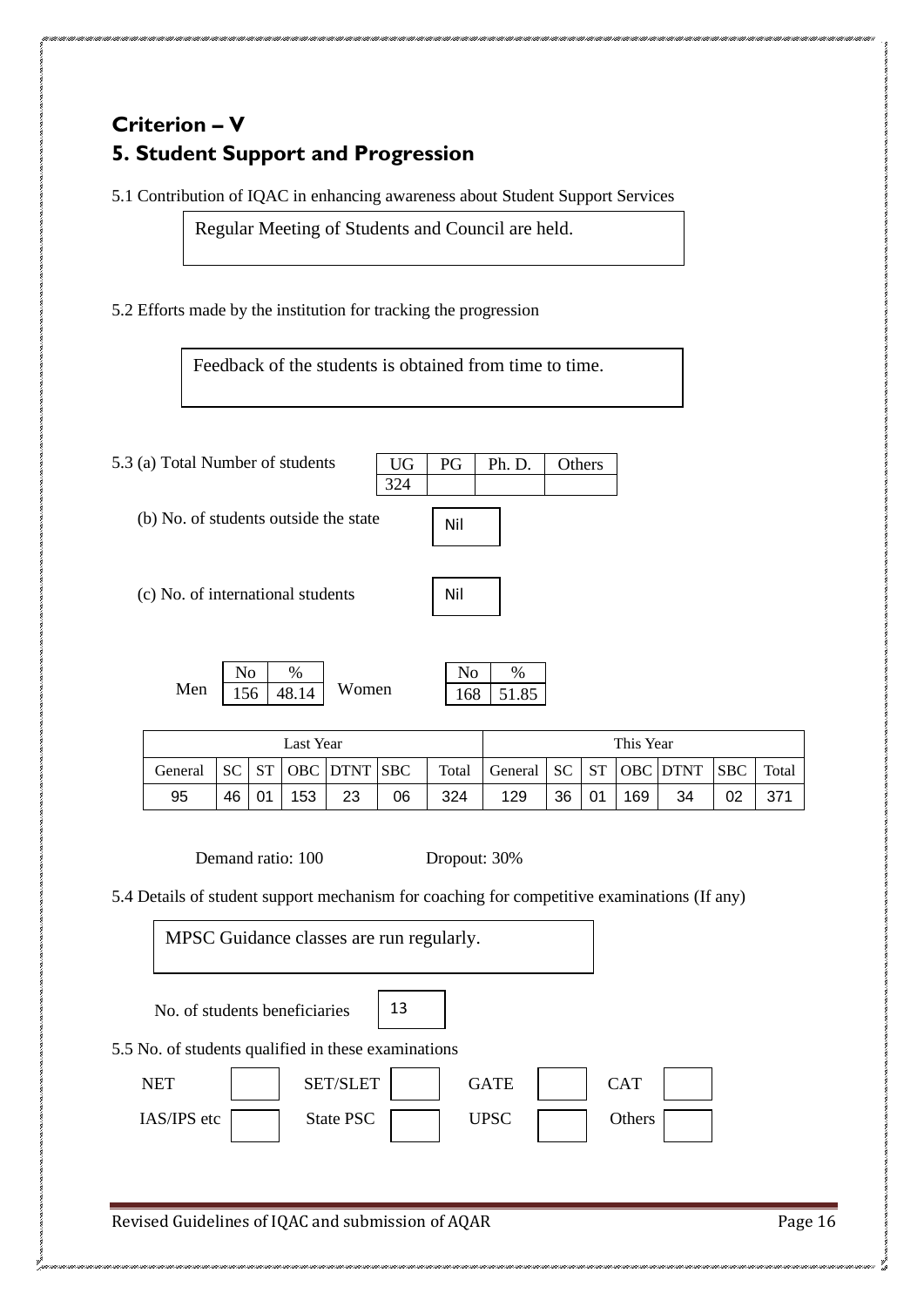5.6 Details of student counselling and career guidance

Beauty Parlor course, Skill Development Courses, Job opportunities lectures, MBA guidance lectures.

No. of students benefitted



5.7 Details of campus placement: Nil

|                                       | <b>Off Campus</b>                  |                                     |                           |
|---------------------------------------|------------------------------------|-------------------------------------|---------------------------|
| Number of<br>Organizations<br>Visited | Number of Students<br>Participated | Number of<br><b>Students Placed</b> | Number of Students Placed |
|                                       |                                    |                                     |                           |

#### 5.8 Details of gender sensitization programmes

Declining Child Sex Ratio Workshop attended by 10 students and 1 Teacher.

Guidance lecture on Gender Sensitization by Child and Women Department of Zilha Parishad Ratnagiri

#### 5.9 Students Activities

5.9.1 No. of students participated in Sports, Games and other events

| 47<br>State/ University level                                                    | National level | International level |         |
|----------------------------------------------------------------------------------|----------------|---------------------|---------|
| No. of students participated in cultural events                                  |                |                     |         |
| State/ University level<br>11                                                    | National level | International level |         |
| 5.9.2<br>No. of medals /awards won by students in Sports, Games and other events |                |                     |         |
| Sports: State/University level                                                   | National level | International level |         |
| Cultural: State/ University level                                                | National level | International level |         |
| Revised Guidelines of IQAC and submission of AQAR                                |                |                     | Page 17 |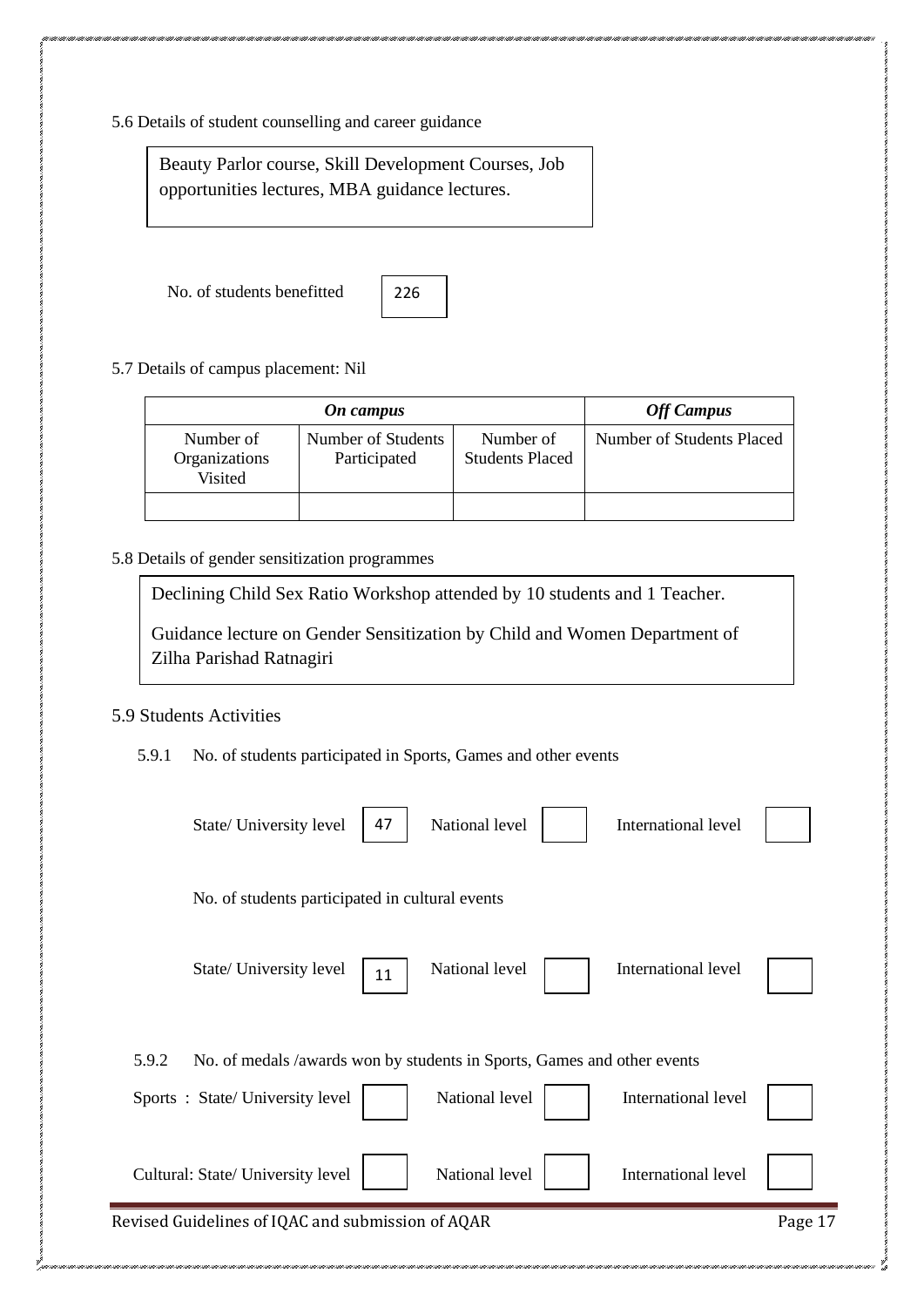#### 5.10 Scholarships and Financial Support

| 09<br>03 | 13500<br>2400                                                 |
|----------|---------------------------------------------------------------|
|          |                                                               |
|          |                                                               |
|          |                                                               |
|          |                                                               |
|          | International level                                           |
|          | International level                                           |
|          | Ex Student Saurabh Chavan<br>donated instruments for NSS Unit |
|          |                                                               |

### **Criterion – VI**

### **6. Governance, Leadership and Management**

6.1 State the Vision and Mission of the institution

Vision: Opening the window of knowledge to the rural masses.

Mission: To furnish educational facilities for first generation learners to acquire higher education to meet the challenges in the global world.

6.2 Does the Institution has a management Information System

Yes. Our institution conveys information regularly to the management. The management also acquires the required information from time to time through the head of the institution.

6.3 Quality improvement strategies adopted by the institution for each of the following:

6.3.1 Curriculum Development

Curriculum is designed & revised by Board of Studies of University. Institution conducts workshop on revised syllabus with the help of BOS.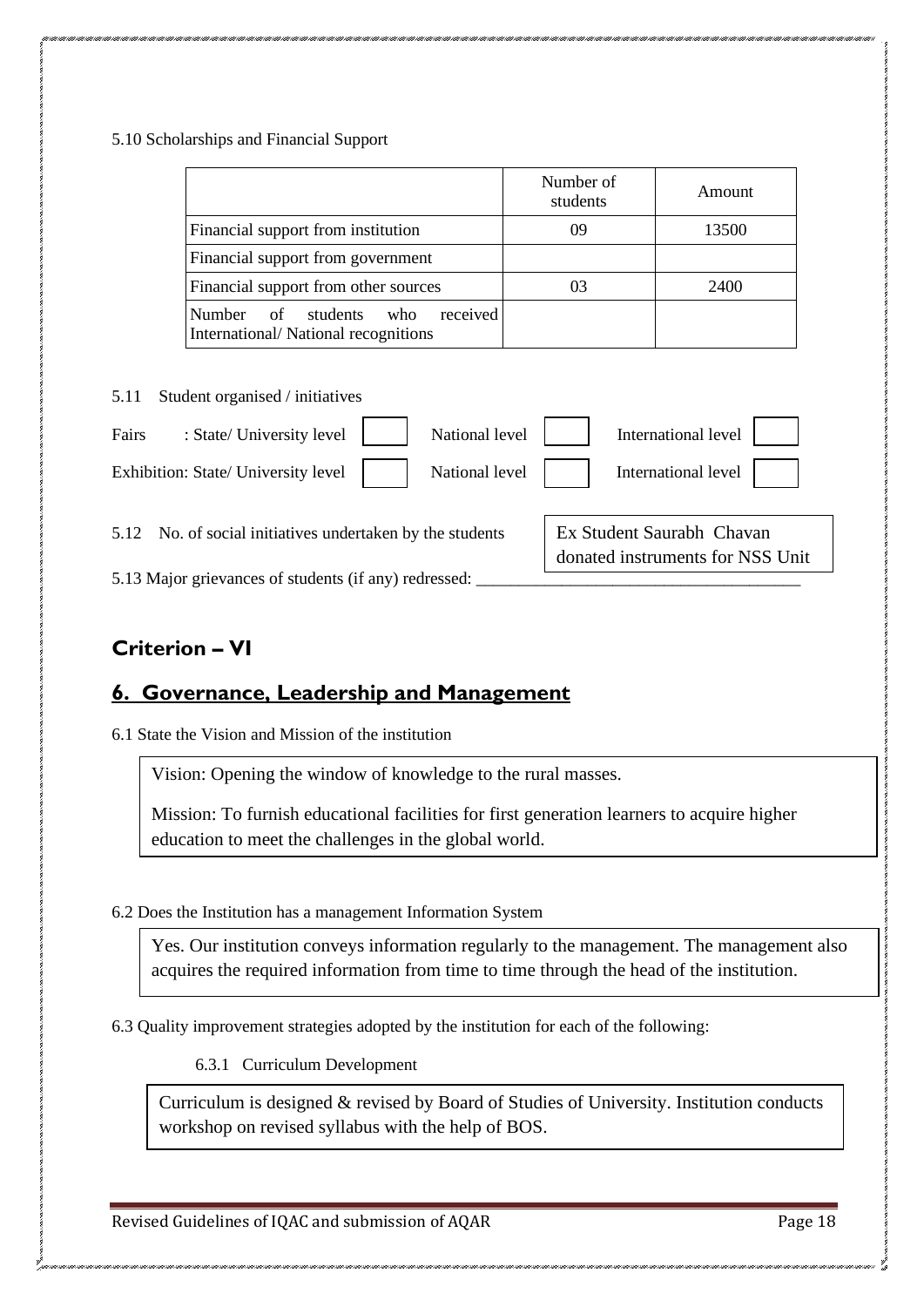6.3.2 Teaching and Learning

Our faculty makes use of CD/Audio cassettes and PPT method for teaching & learning.

Use of ICT in teaching learning is promoted.

6.3.3 Examination and Evaluation

Examinations are conducted as per the schedule given by the university. Our unfair Mean Enquiry Committee monitors the exam and ensures smooth conduct of exam.

6.3.4 Research and Development

Our students have participated in Research Conventions held by University on Zonal Level. Almost all of our faculty have undertaken research and two have completed Ph.D and five have completed M.Phil. Moreover Minor Research Project have been undertaken by them.

6.3.5 Library, ICT and physical infrastructure / instrumentation

Spacious Reading Rooms for students and staff are there. Library software SOUL is ised. And N-List, OPAC facilities are there. Additional reading scheme is implemented. Total collection is 11,282 books.

6.3.6 Human Resource Management

Management of the entire Human Resource available is made by the Principal through distribution of port-folios annually. Review of activities held is taken by the Principal.

6.3.7 Faculty and Staff recruitment

Recruitment is done by the Principal and the Governing Body time to time. Vacancies are advertised in newspapers nationwide or magazine 'University News' and qualified faculty is selecte through experts.

6.3.8 Industry Interaction / Collaboration



6.3.9 Admission of Students

Admission process is done online by the students with the help of staff as per the norms of University and Government.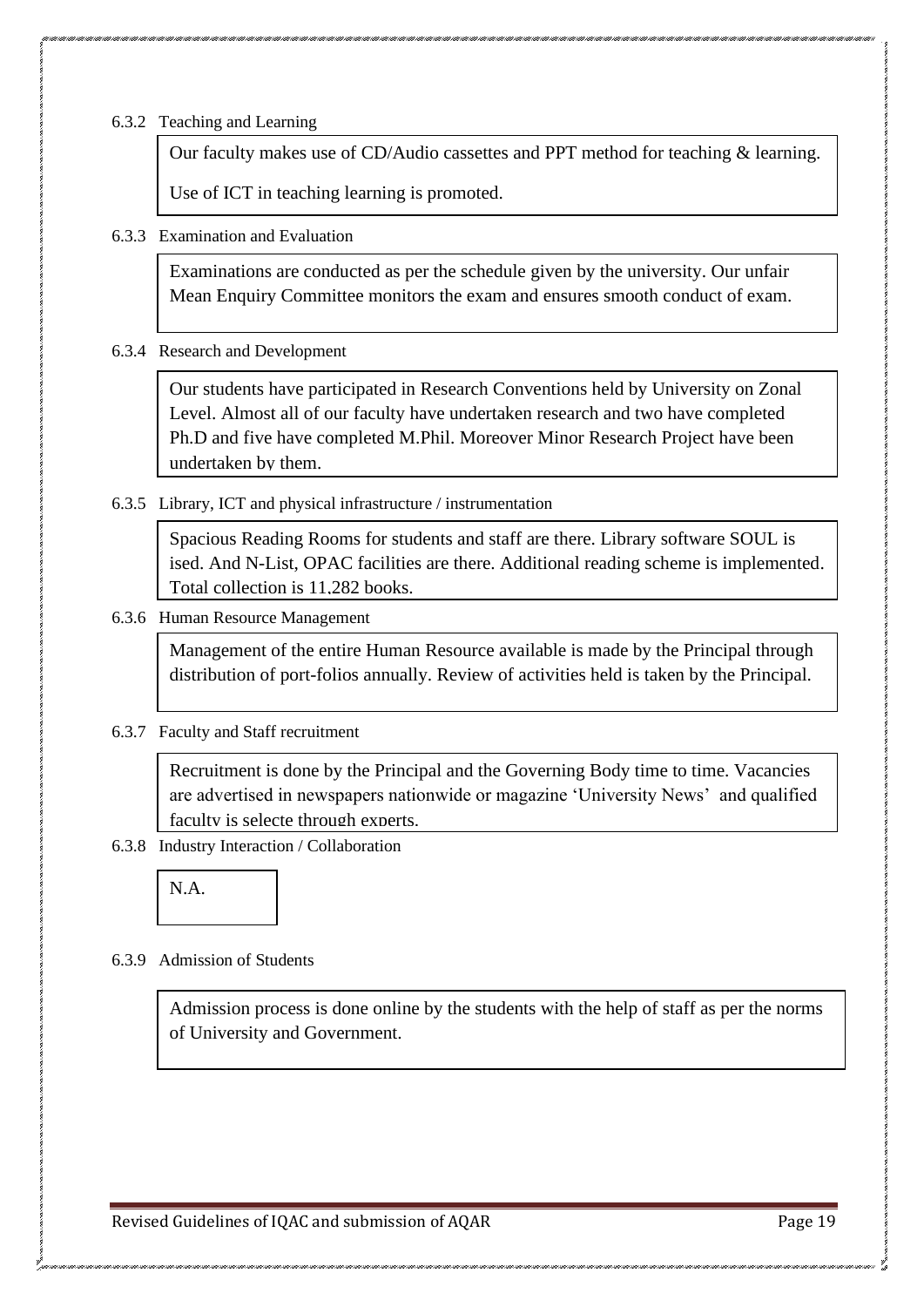| 6.4 Welfare schemes for |
|-------------------------|
|-------------------------|

| Teaching        |     |
|-----------------|-----|
| Non teaching    |     |
| <b>Students</b> | Yes |

6.5 Total corpus fund generated

| 13500/- |  |
|---------|--|
|         |  |
|         |  |
|         |  |

 $Yes$   $V$   $No$ 

6.6 Whether annual financial audit has been done

6.7 Whether Academic and Administrative Audit (AAA) has been done?

| Audit Type     | External |        | Internal |           |
|----------------|----------|--------|----------|-----------|
|                | Yes/No   | Agency | Yes/No   | Authority |
| Academic       | No       |        | Yes      |           |
| Administrative | No       |        | Yes      |           |

6.8. Does the University/ Autonomous College declare results within 30 days?

For UG Programmes Yes

For PG Programmes Yes



√

6.9 What efforts are made by the University/ Autonomous College for Examination Reforms?

 Implemented Semester system as per the decision of the University with 75-25 pattern and Credit Based Grade System

6.10 What efforts are made by the University to promote autonomy in the affiliated/constituent colleges?

 Various competitions are held by the Alumni Association every year for the regular students.

6.11 Activities and support from the Alumni Association

 Annually two meetings are held by the Parent-Teacher Association and the activities are reviewed and feedback of parents is obtained.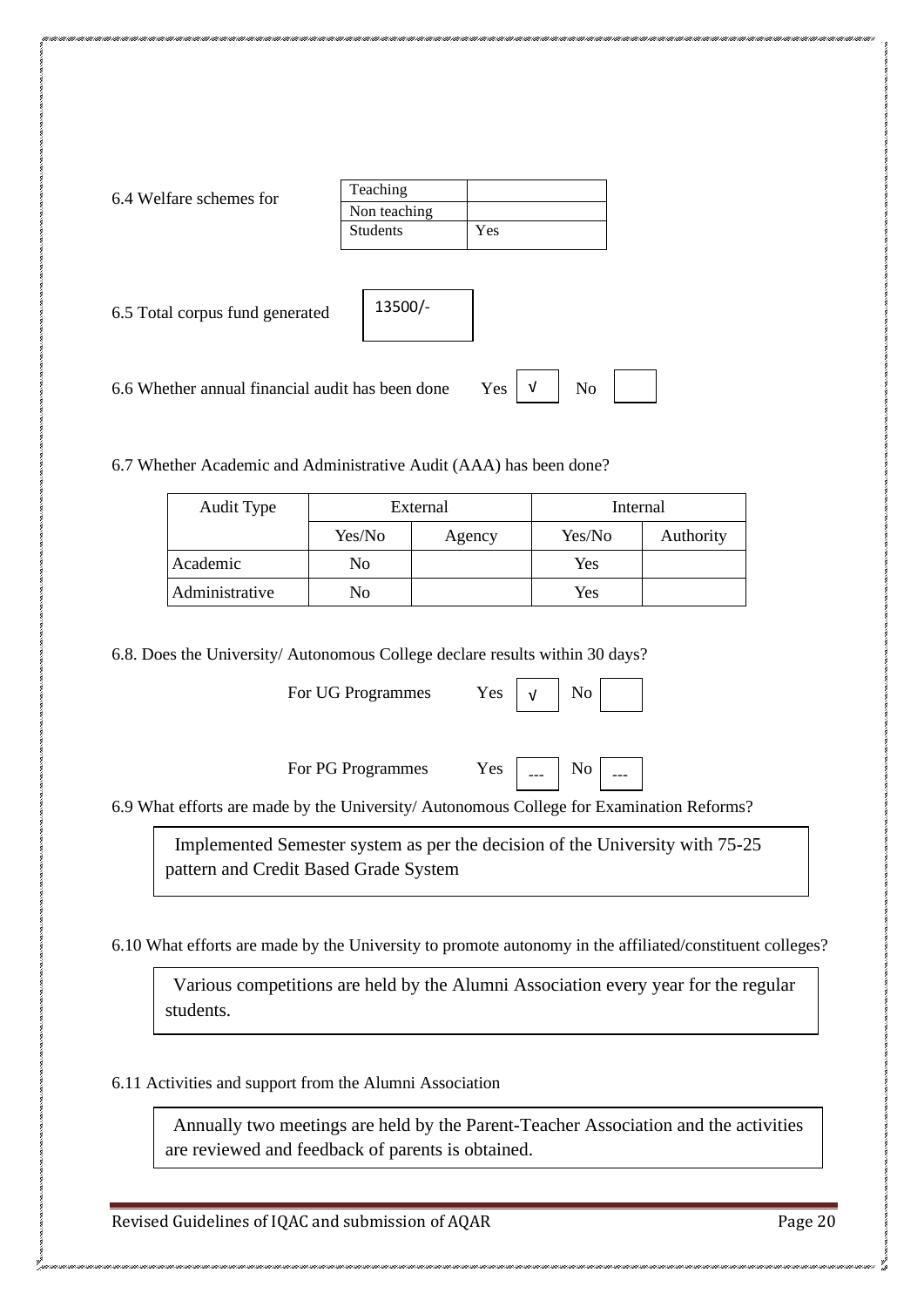6.12 Activities and support from the Parent – Teacher Association

The institution has planted various flower/coconut plants in the campus.

### **Criterion – VII**

### **7. Innovations and Best Practices**

7.1 Innovations introduced during this academic year which have created a positive impact on the functioning of the institution. Give details.

 The students are provided the assistance in seeking Domicile and Caste certificate from authorities

7.2 Provide the Action Taken Report (ATR) based on the plan of action decided upon at the

beginning of the year

Conducted various programs as per the academic plan of action

7.3 Give two Best Practices of the institution *(please see the format in the NAAC Self-study Manuals)*

- 1. Voters' awareness campaign.
- 2. Street Play held on Plastic Ban.

#### *\*Provide the details in annexure (annexure need to be numbered as i, ii,iii)*

7.4 Contribution to environmental awareness / protection



7.6 Any other relevant information the institution wishes to add. (for example SWOT Analysis)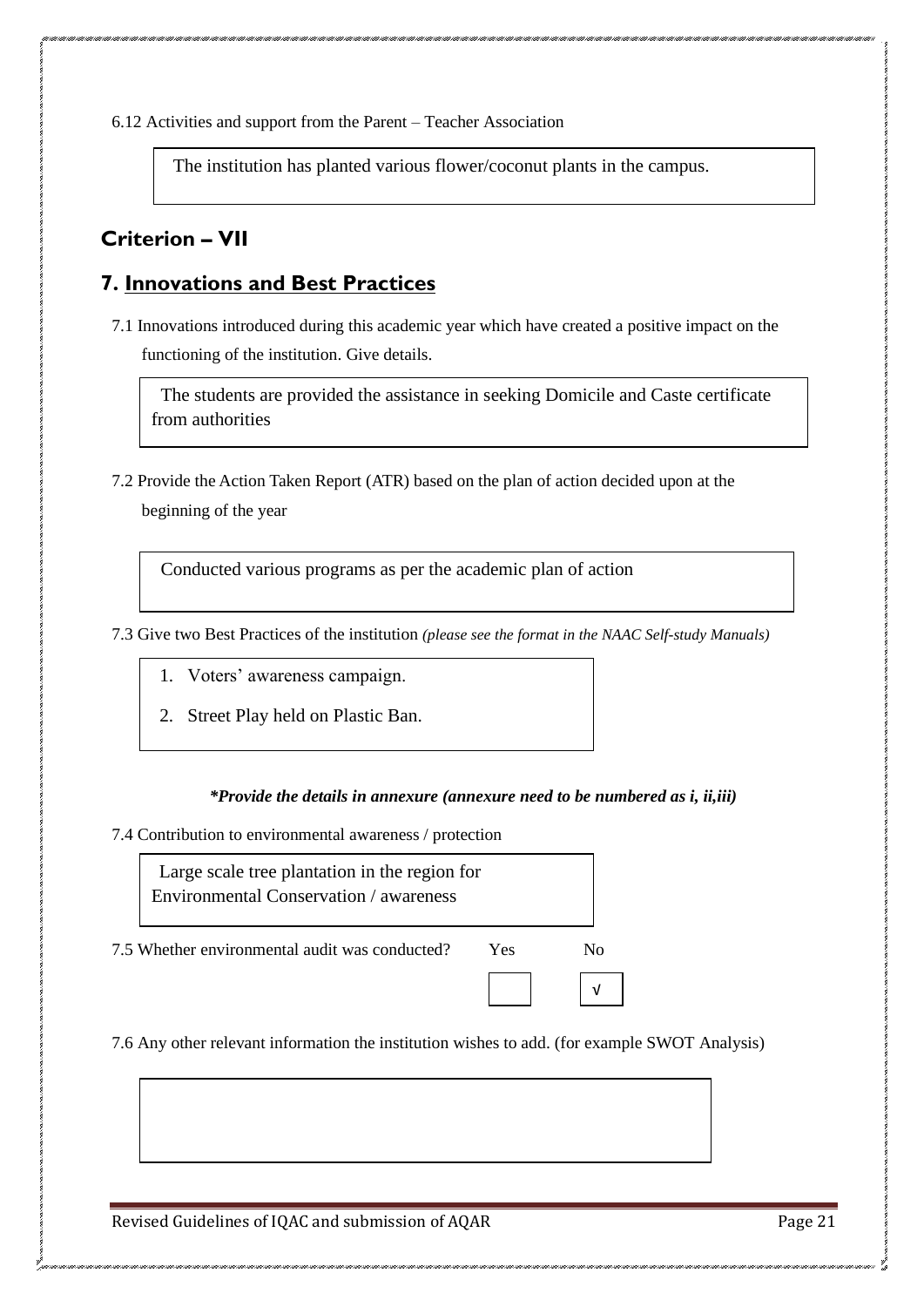#### 8. **Plans of institution for next year**

- 1. To initiate and implement the suggestions given by previous NAAC Peer Team.
- 2. To promote 'Use of ICT' in Teaching-Learning process'.
- 3. To conduct Skill Development Programmes.
- 4. To conduct Add-on courses.
- 5. To conduct Career Counselling Programmes/Sessions.
- 6. To conduct Environment Conservation Programme/Sessions.
- 7. To promote research culture among faculty and students.
- 8. To organize seminars and workshops.
- 9. To depute faculties to attend and present papers at seminars, workshops, conferences etc.
- 9. To conduct Value Added Programmes/Sessions.
- 10. To conduct extension activities related to Community Development.

*\_\_\_\_\_\_\_\_\_\_\_\_\_\_\_\_\_\_\_\_\_\_\_\_\_\_\_\_\_\_\_ \_\_\_\_\_\_\_\_\_\_\_\_\_\_\_\_\_\_\_\_\_\_\_\_\_\_\_\_\_\_\_* 

*\_\_\_\_\_\_\_\*\*\*\_\_\_\_\_\_\_*

*Name: Asst. Prof. Suresh D. Sutar* Name: *Dr. Vijaykumar A. Khot* 

*Signature of the Coordinator, IQAC Signature of the Chairperson, IQAC*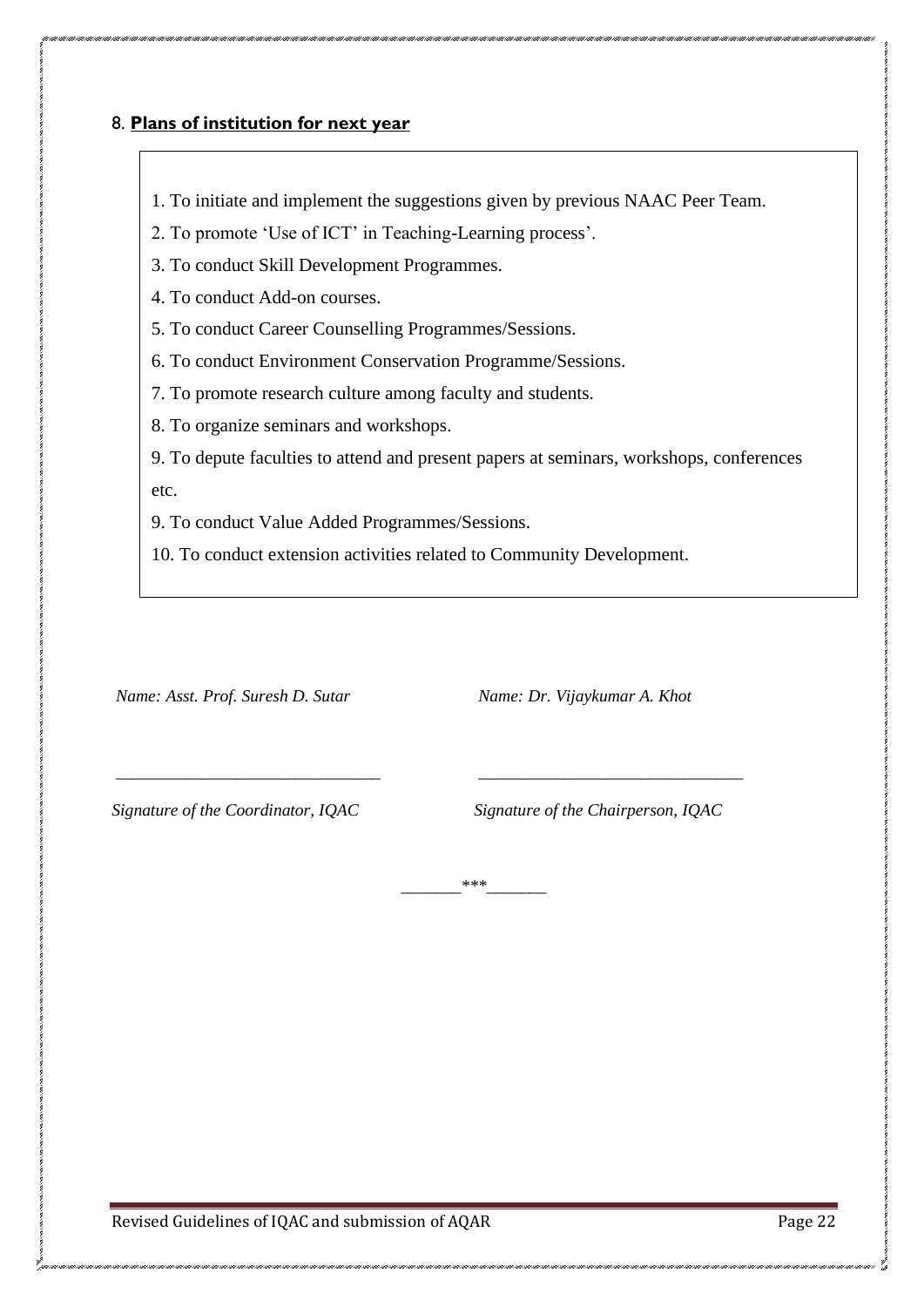# **Annexure I**

# **Plan of Action for the year 2017-18:**

| Sr.                     | <b>Plan of Action</b>                 | <b>Outcome</b>                                       |
|-------------------------|---------------------------------------|------------------------------------------------------|
| No.                     |                                       |                                                      |
|                         |                                       |                                                      |
| $\mathbf 1$             | Promoting use of ICT: Workshop on use | Substantial increase in use of ICT for teaching $\&$ |
|                         | of ICT was conducted.                 | Co-curricular activities.                            |
| $\overline{2}$          | Skill orientation through various     | Food festival was organized by the                   |
|                         | programs                              | students.                                            |
| $\overline{3}$          | Career Counseling through various     | 1. Coaching for MPSC exams done by                   |
|                         | programs                              | appointing expert Resource Person at                 |
|                         |                                       | institutional level.                                 |
|                         |                                       | 2. Guest lectures were organized to bring            |
|                         |                                       | awareness about various competitive                  |
|                         |                                       | exams and entrepreneur opportunities.                |
|                         |                                       | 3. Guest Lecture on GST was organized                |
| $\overline{\mathbf{4}}$ | Value Added Programs conducted        | International Yoga Day was celebrated                |
| $\overline{5}$          | <b>Gender Sensitization Program</b>   | 1. Counseling session for girls & parents            |
|                         |                                       | on 'Gender Sensitization' was                        |
|                         |                                       | conducted                                            |
| $\underline{6}$         | Community Outreach, Environment       | 1. Continuous 'Swachhata Abhiyan' is                 |
|                         | Awareness programs conducted          | carried out by N.S.S.                                |
|                         |                                       | 2. 2. Constant efforts enacted for environment       |
|                         |                                       | conservation e.g. N.S.S. volunteers                  |
|                         |                                       | constructed 'Vanrai Bandhara' (Check                 |
|                         |                                       | Dams) on the surrounding rivers.                     |
|                         |                                       | 3. Tree Plantation                                   |
|                         |                                       | 4. Street Plays were staged on 'Save Water'          |
| $\overline{1}$          | Promoting faculty to participate in   | Participation in Seminar / Workshop increased        |
|                         | various Seminars / Conferences /      |                                                      |
|                         | Training / Orientation Programs /     |                                                      |
|                         | Refresher Course etc.                 |                                                      |

Revised Guidelines of IQAC and submission of AQAR Page 23

ر<br>محمد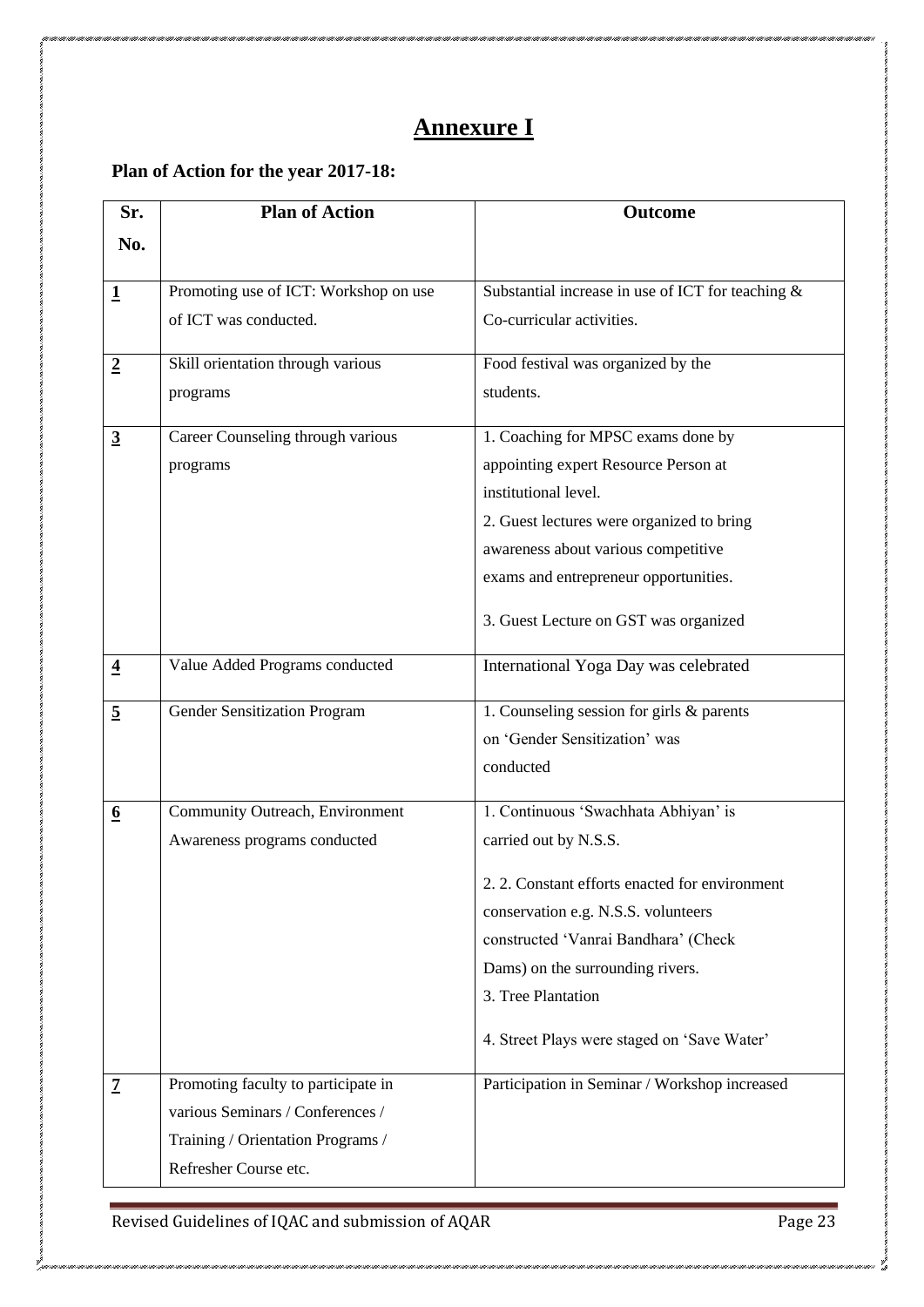| 8 | Promoting faculty for Research         | All faculty members are engaged in Ph.D. work.    |
|---|----------------------------------------|---------------------------------------------------|
|   |                                        | Two faculty have been qualified for Ph.D. degree. |
|   |                                        |                                                   |
| 9 | Promoting participation of students in |                                                   |
|   | 'Avishkar' – Research Convention       |                                                   |
|   | organized by University & other        |                                                   |
|   | Competitions.                          |                                                   |

# **Annexure II**

### **Academic Calendar 2018-19**

| Sr. No. | <b>Day</b> | <b>Date</b> | <b>Meetings &amp; Special Tasks</b>        |  |
|---------|------------|-------------|--------------------------------------------|--|
| 01      |            |             | <b>Staff Meeting</b>                       |  |
| 02      |            |             | <b>IQAC</b> Meeting with HODs              |  |
| 03      |            |             | <b>Admission Committee</b>                 |  |
| 04      |            |             | Meeting of Dept of Commerce with Principal |  |
| 05      |            |             | <b>Attendance Committee Meeting</b>        |  |
| 06      |            |             | <b>Library Committee Meeting</b>           |  |
| 07      |            |             | Meeting of Literary Associations           |  |
| 08      |            |             | <b>Cultural Committee Meeting</b>          |  |
| 09      |            |             | <b>Sports Committee Meeting</b>            |  |
| 10      |            |             | Parents Teachers Association Meeting       |  |
| 11      |            |             | <b>Research Committee Meeting</b>          |  |
| 12      |            |             | Social Justice Day                         |  |
| 13      |            |             | NSS meeting                                |  |
| 14      |            |             | <b>Students Council Meeting</b>            |  |
| 15      |            |             | Independence Day                           |  |
| 16      |            |             | <b>Internal Examinations</b>               |  |
| 17      |            |             | <b>WDC</b> Meeting                         |  |
| 18      |            |             | <b>Examination Committee Meeting</b>       |  |

Revised Guidelines of IQAC and submission of AQAR Page 24

S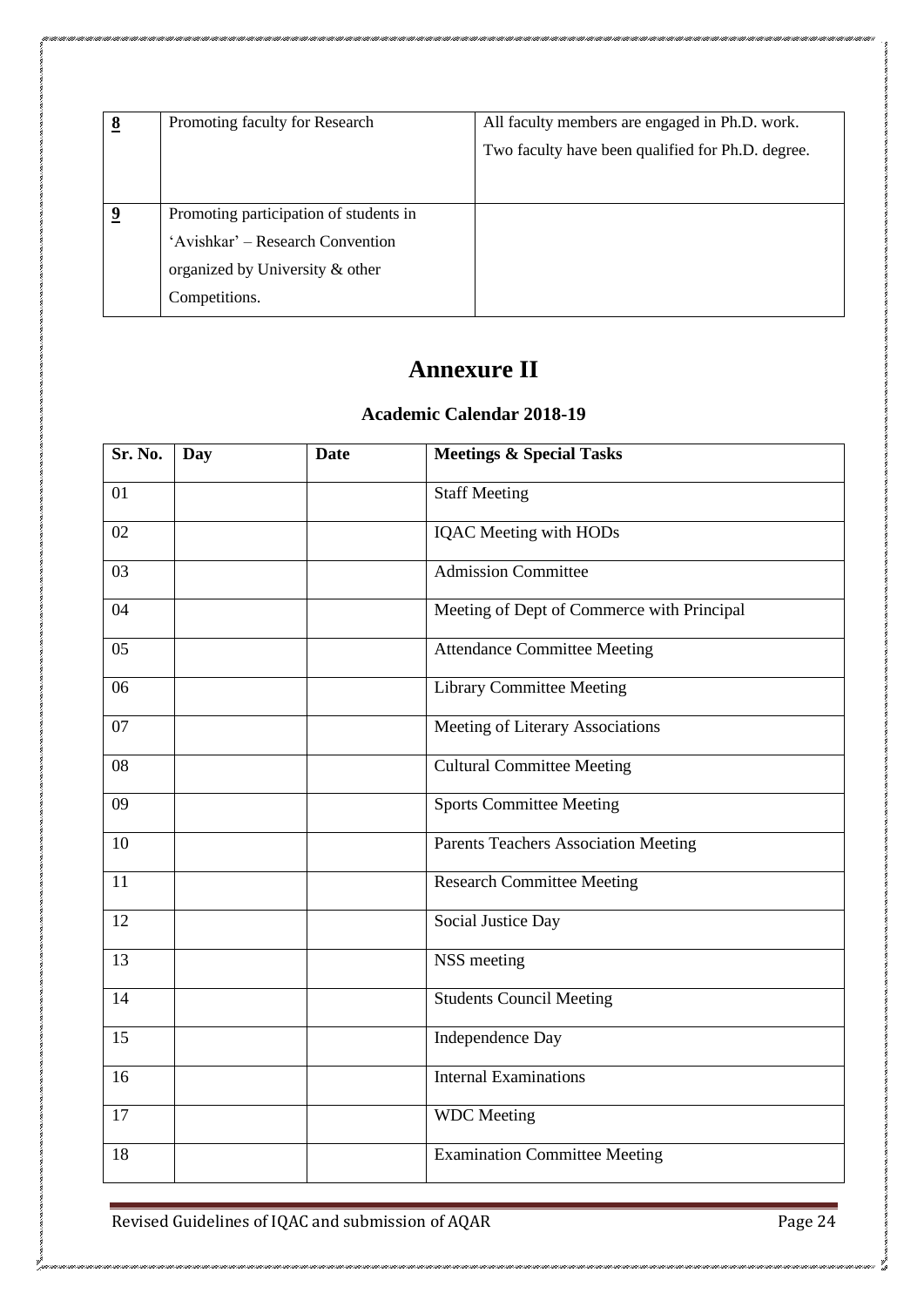| 19 | <b>Ganesh Festival Vacation</b>      |
|----|--------------------------------------|
| 20 | Gandhi Jayanti                       |
| 21 | Commencement of Exam                 |
| 22 | <b>IQAC</b> Meeting                  |
| 23 | Diwali Vacation                      |
| 24 | <b>Staff Meeting</b>                 |
| 25 | <b>Research Committee</b>            |
| 26 | <b>Cultural Committee Meeting</b>    |
| 27 | <b>Sports Committee Meeting</b>      |
| 28 | <b>NSS Meeting</b>                   |
| 29 | College Annual Day                   |
| 30 | <b>Winter Vacation</b>               |
| 31 | <b>Examination Committee Meeting</b> |
| 32 | <b>Attendance Committee Meeting</b>  |
| 33 | Preparatory Days of Examination      |
| 34 | <b>Commencement of Examination</b>   |
| 35 | <b>Research Committee Meeting</b>    |
|    |                                      |

| Sr, No.                | <b>Month</b>                       | <b>Name of the Programme</b> | <b>Department</b> |
|------------------------|------------------------------------|------------------------------|-------------------|
|                        | <b>Skill Development Programme</b> |                              |                   |
|                        |                                    |                              |                   |
|                        |                                    |                              |                   |
|                        |                                    |                              |                   |
|                        |                                    |                              |                   |
|                        |                                    |                              |                   |
| <b>Add- on Courses</b> |                                    |                              |                   |
|                        |                                    |                              |                   |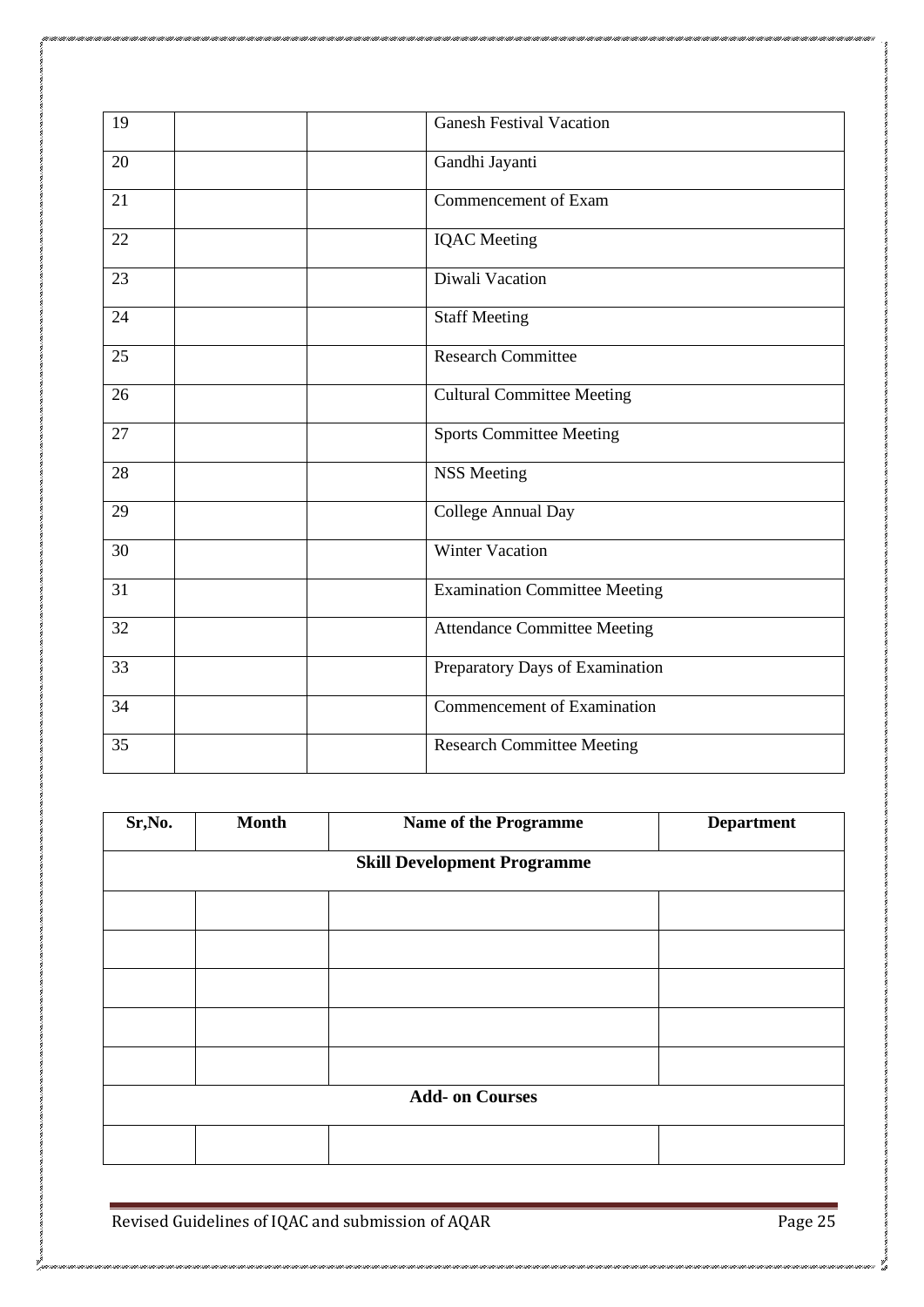|  | <b>Value Added Programmes</b>          |  |
|--|----------------------------------------|--|
|  |                                        |  |
|  |                                        |  |
|  |                                        |  |
|  |                                        |  |
|  |                                        |  |
|  | <b>Gender Sensitization Programme</b>  |  |
|  |                                        |  |
|  |                                        |  |
|  |                                        |  |
|  |                                        |  |
|  |                                        |  |
|  |                                        |  |
|  | <b>Extension Activities</b>            |  |
|  |                                        |  |
|  |                                        |  |
|  |                                        |  |
|  |                                        |  |
|  |                                        |  |
|  |                                        |  |
|  | <b>Environment Awareness Programme</b> |  |
|  |                                        |  |
|  |                                        |  |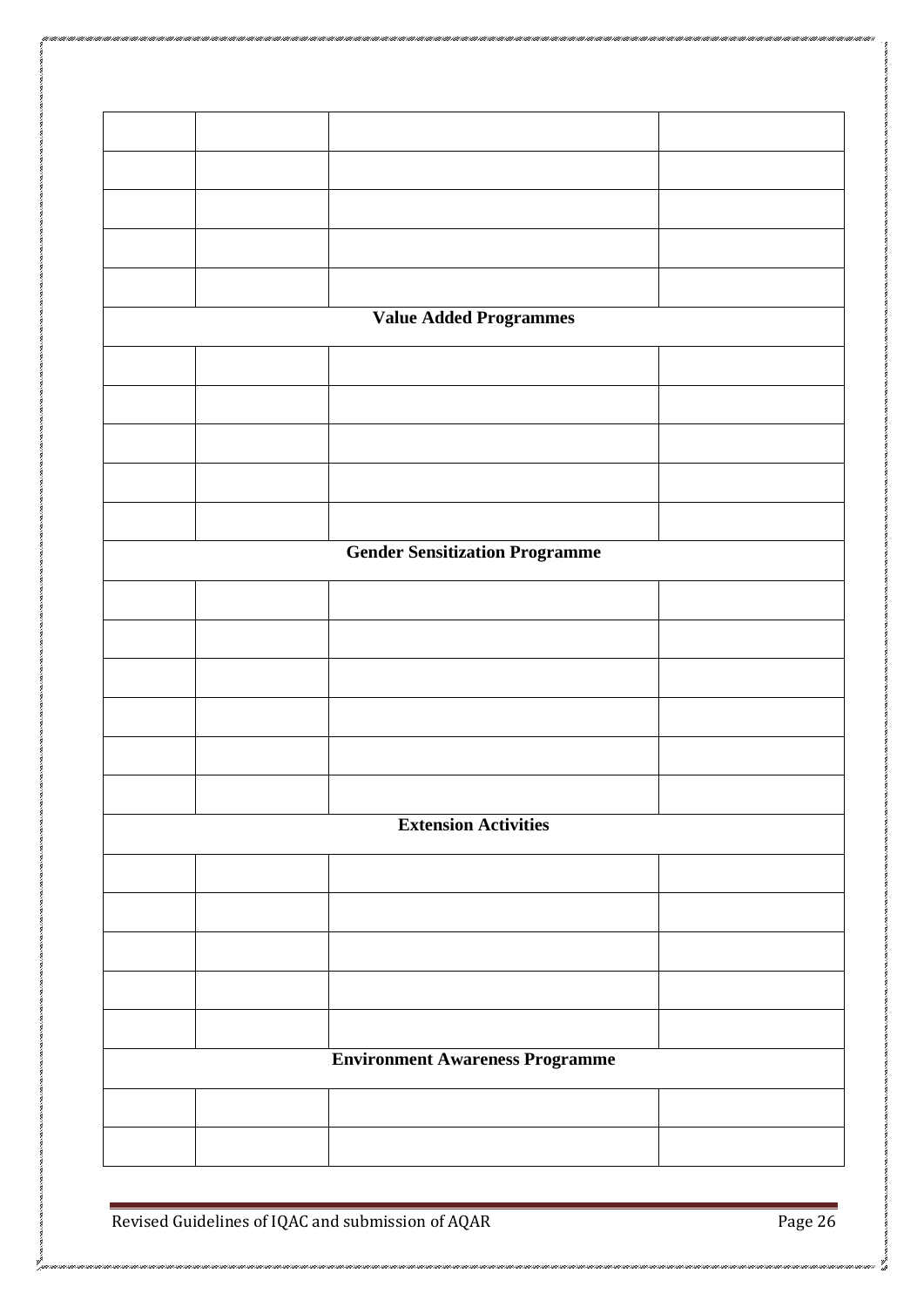| <b>Department of English</b>   |  |  |  |
|--------------------------------|--|--|--|
|                                |  |  |  |
|                                |  |  |  |
|                                |  |  |  |
|                                |  |  |  |
|                                |  |  |  |
|                                |  |  |  |
| <b>Department of Economics</b> |  |  |  |
|                                |  |  |  |
|                                |  |  |  |
|                                |  |  |  |
|                                |  |  |  |
| <b>Department of History</b>   |  |  |  |
|                                |  |  |  |
|                                |  |  |  |
|                                |  |  |  |

ر<br>پي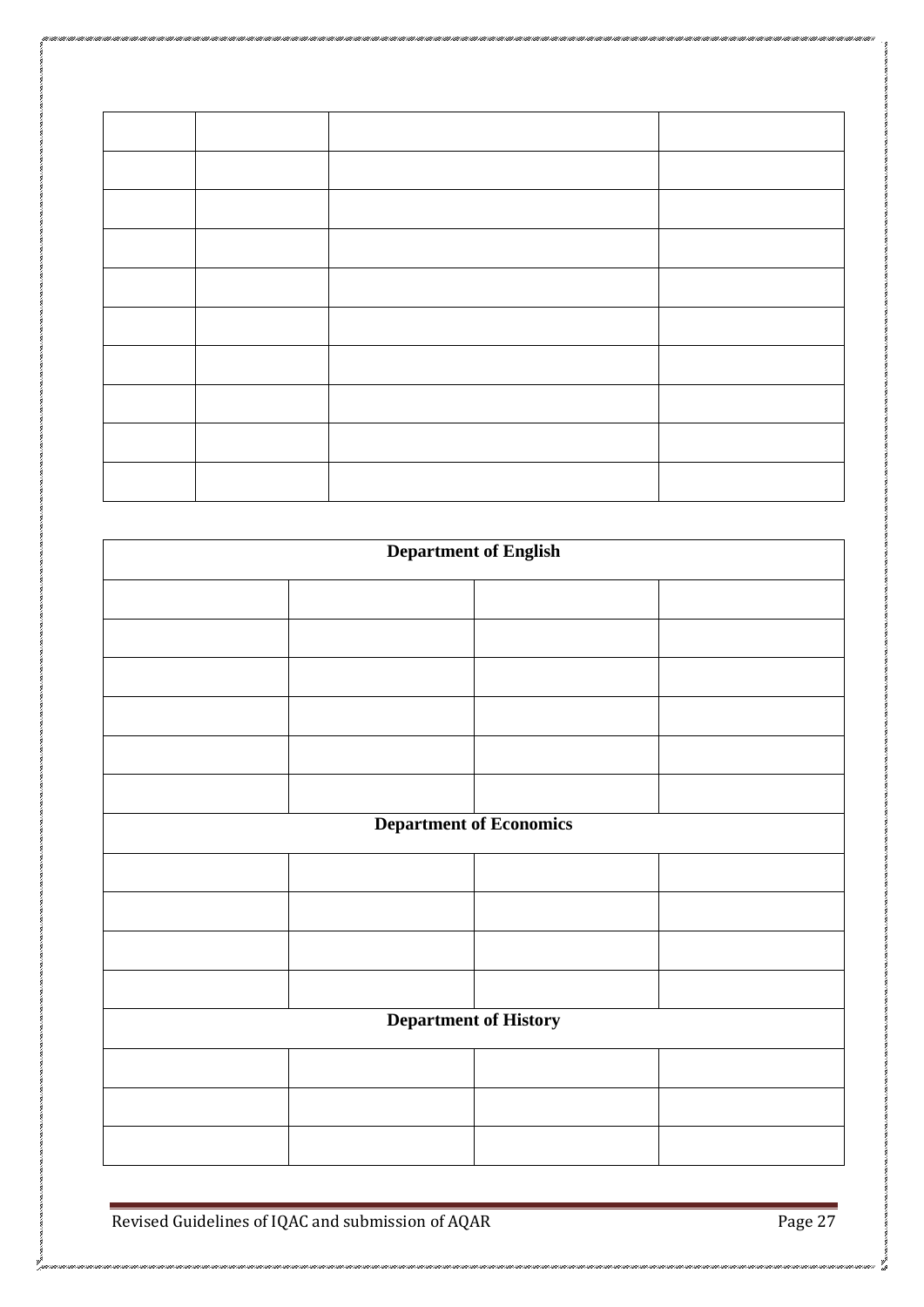|                       | <b>Department Of Hindi</b> |  |
|-----------------------|----------------------------|--|
|                       |                            |  |
|                       |                            |  |
|                       |                            |  |
|                       |                            |  |
| Department of Marathi |                            |  |
|                       |                            |  |
|                       |                            |  |
|                       |                            |  |
|                       |                            |  |
|                       |                            |  |
|                       |                            |  |
|                       |                            |  |
|                       |                            |  |

### **Annexure III**

**Action Taken Report (ATR) based on the plan of action decided upon at the beginning of the year.**

| Sr.No. | <b>Plan decided</b>                                                                                                      | <b>Action taken</b> |
|--------|--------------------------------------------------------------------------------------------------------------------------|---------------------|
| 01     | Setting up of priorities according to<br><b>NAAC</b> recommendations                                                     |                     |
| 02     | <b>Implementing UGC Schemes</b>                                                                                          |                     |
| 03     | Promoting faculty to participate in<br>various Seminars, Training,<br><b>Orientation Course, Refresher</b><br>Course etc |                     |
| 04     | Promoting of ICT                                                                                                         |                     |
| 05     | <b>Additional Infrastructural Facility</b>                                                                               |                     |
| 06     | Organization of various activities in<br>collaboration with NGOs                                                         |                     |
| 07     | <b>Promoting Faculty Research</b>                                                                                        |                     |

Revised Guidelines of IQAC and submission of AQAR Page 28

urzawzanizarzawz

ź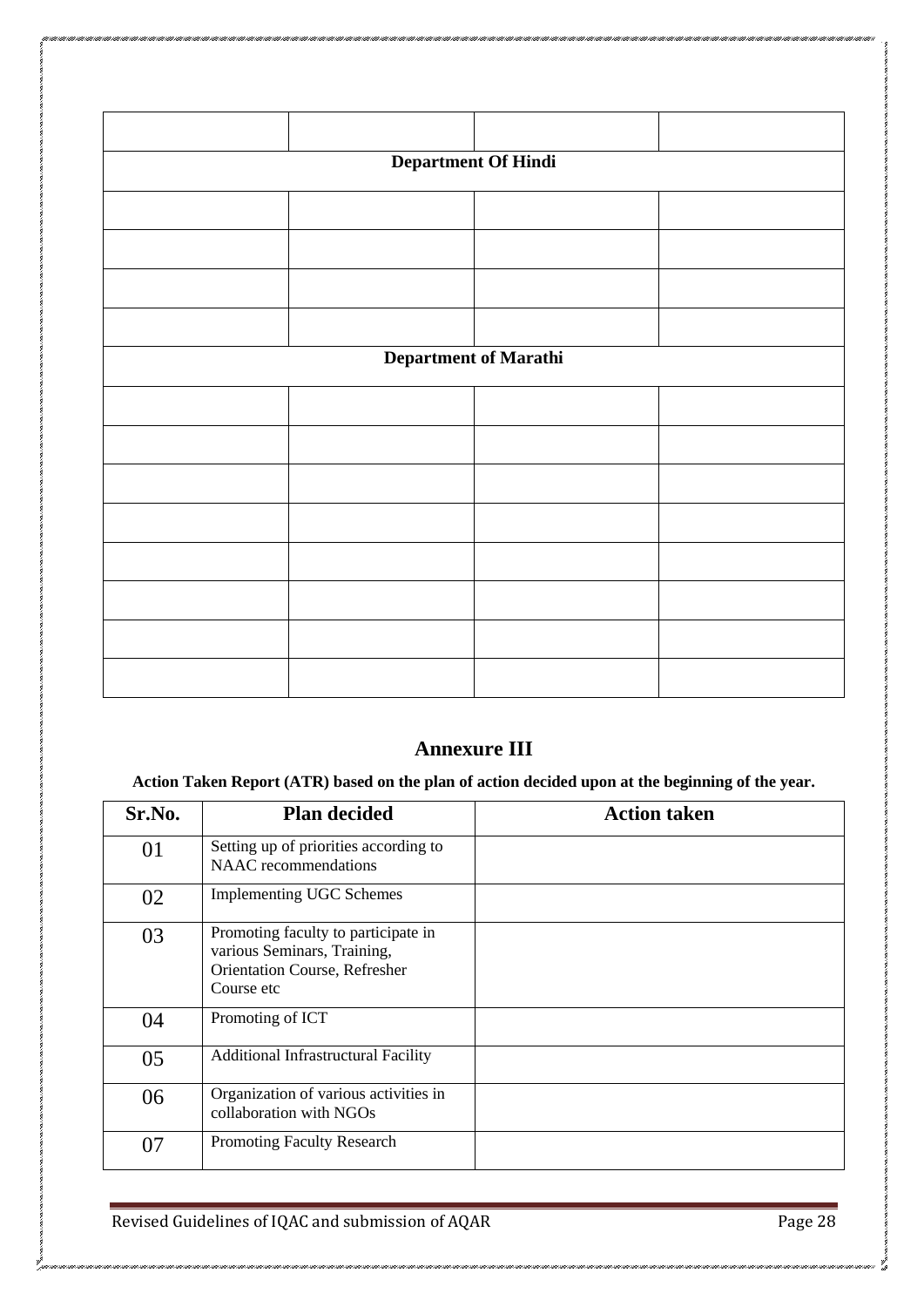| 08 | Promoting participation of students<br>in Avishkar Research Convention<br>and other research competitions. |  |
|----|------------------------------------------------------------------------------------------------------------|--|
| 09 | a) Strengthening Gymkhana                                                                                  |  |
| 10 | b) Appointment of Sports<br>Teacher                                                                        |  |
| 11 | <b>Promotion of Cultural Activities</b>                                                                    |  |
| 12 | Skill Development Program                                                                                  |  |
| 13 | Add-on Course                                                                                              |  |
| 14 | Strengthening W.D.C.                                                                                       |  |
| 15 | Career oriented courses                                                                                    |  |
| 16 | Value Added Programs                                                                                       |  |

#### **Annexure IV**

#### **i) Best Practices – I**

· **Title:** Achievers Day

· **Goal:** Motivate all the stakeholders to achieve success in their respective fields. They are felicitated on 'Achievers' Day' .

· **The Context:** The achievers are felicitated every year during the Annual Prize Distribution function. However, they are again felicitated on the Achievers Day in order to highlight their outstanding achievement.

· **The Practice:** This practice started from academic year 2014-15. The achievers report their achievement in details to the Principal who heads the Achievement Felicitation Committee and the committee finalizes the Achievers Felicitation Day Program at its meeting.

\_ **Evidence of Success:** Our College has started the best practice of Achievers' Day celebration on which the various faculties, members of support staff and students are felicitated for their achievement.

· Astt. Prof. Dr. S. N. Rawal completed his Ph.D. in the year 2014-15 in the subject of Hindi after rigorous study. He was felicitated by the Principal and Management for his achievement.

· Shri. Bharat C. Devrukhkar, our Head Clerk in college office was selected and awarded with 'Best Employee' award by the Organization of Non-teaching Staff of University of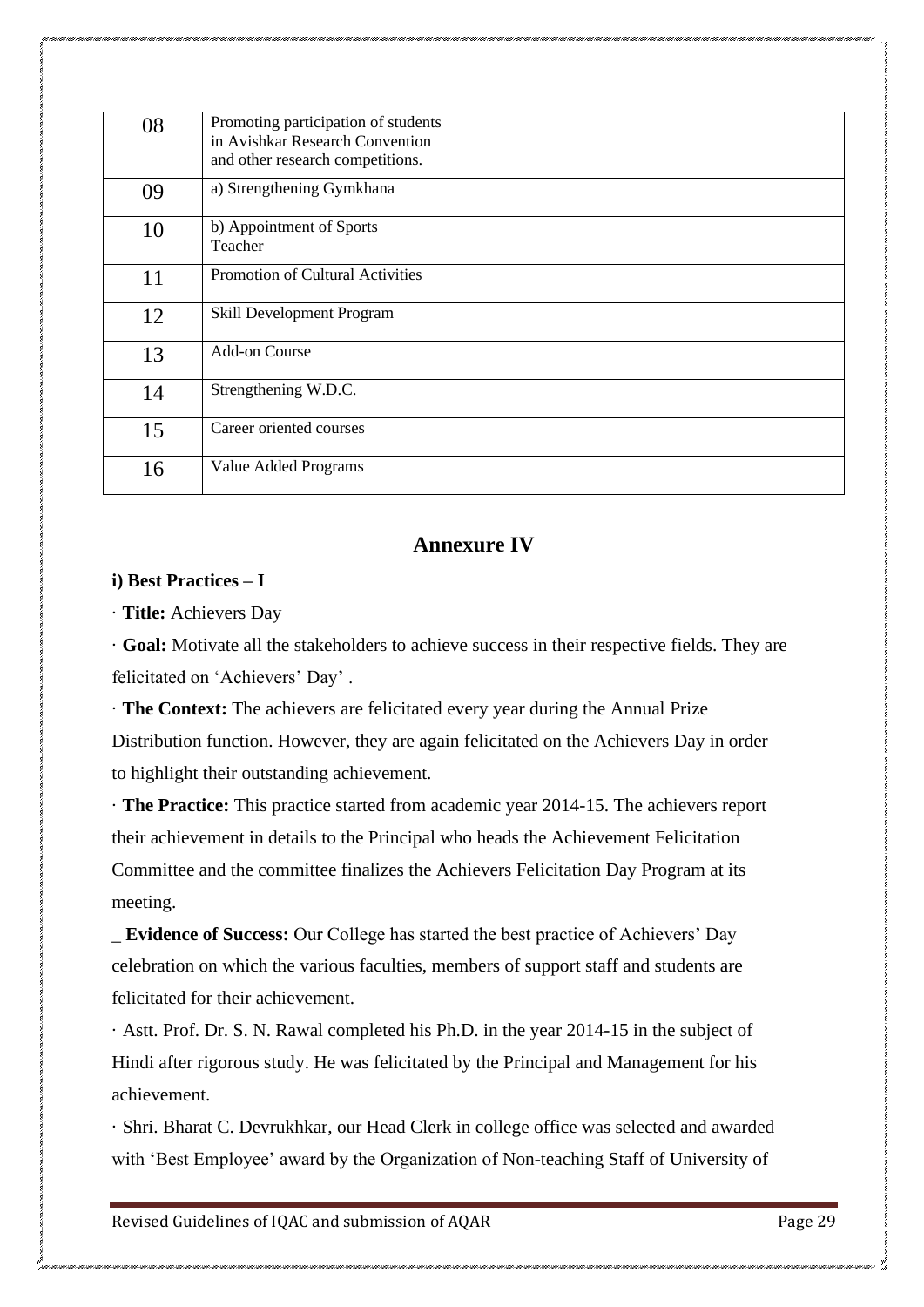Mumbai during 2014-15. He was felicitated by the Principal and Management.

· Mr. Vikrant Vasant Teravkar, a T.Y.B.A. student was felicitated for his active participation and success in various Elocution Competitions organized by external bodies and institutes.

· Mr. Pratik B. Khatu, a T.Y.B.Com. student was felicitated by the Principal and Management for his active outstanding performance in N.S.S. and active participation and success in workshops, and regional/university level camps.

· **Problems Encountered and Resources Required:** Problems encountered by the stakeholders such as domestic financial problems of the student stakeholders are solved by generating resources jointly by the College and Institution.

#### **ii) Best Practices – II**

\_ **Title:** Providing nutritious food to selected girl students having nutritional deficiency.

\_ **Goal:** Create awareness of health among the girl students and their parents.

**The Context:** Concerned girl students are from very poor families having no medical facility nearby their residence.

\_ **The Practice:** The organization of medical check up camp is done throughout the duration of last accreditation. However, the nutritional food provision has been started during 2015-16.

\_ **Evidence of Success:** The total number of girl students having nutritional deficiency has been gradually reducing during last five years. Moreover, the concerned girl students as well as parents became aware of the importance of nutritious food.

\_ **Problems Encountered and Resources Required:** The financial problems encountered for this practice is solved through collection of funds from the esteemed institution and donors in the region.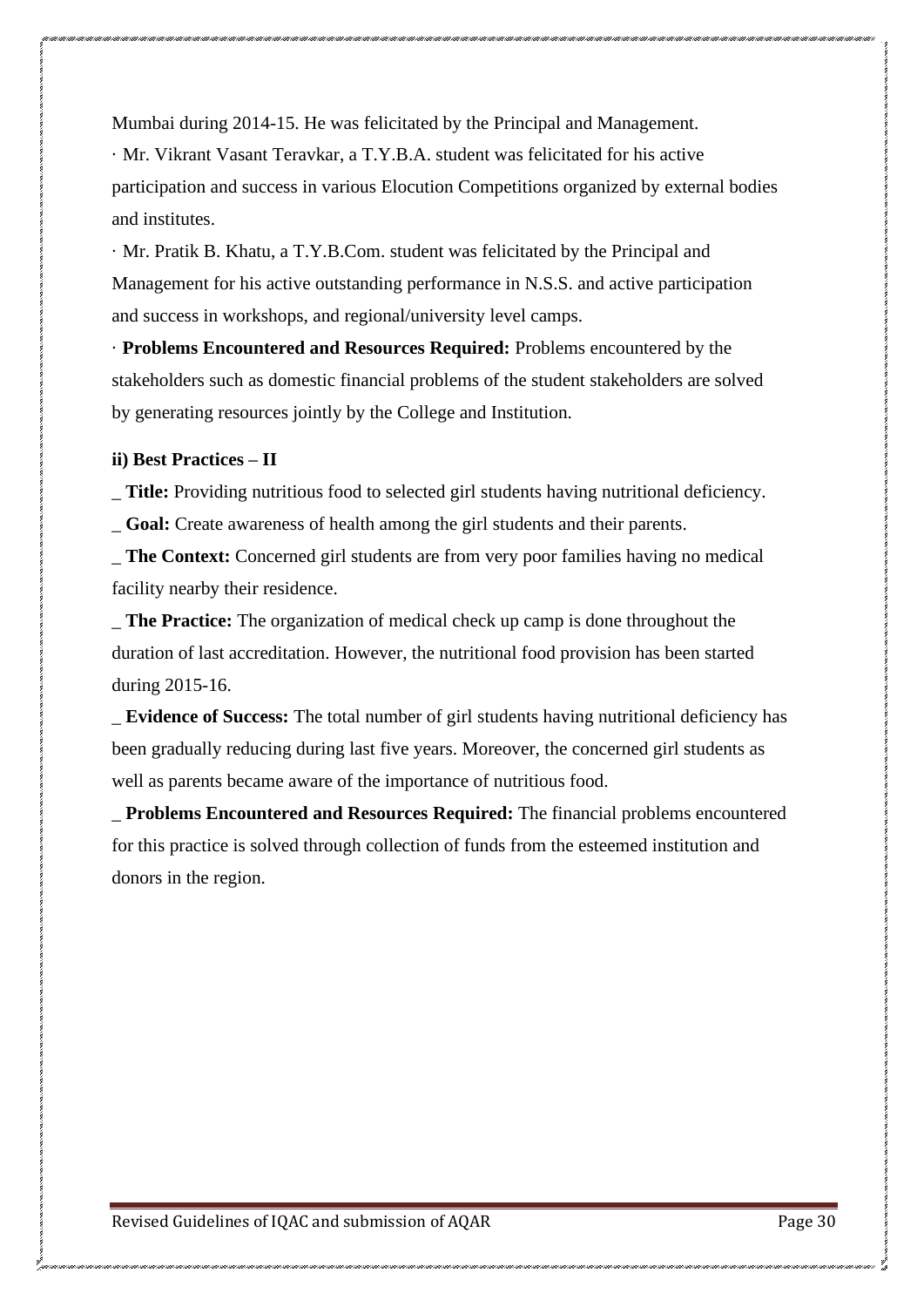# **Annexure V**

### **Proposed Plan of IQAC**

### **Year 2018-19**

| Sr. No. | <b>Month</b>     | <b>Name of the Programme</b>              | <b>Department</b> |
|---------|------------------|-------------------------------------------|-------------------|
|         |                  | <b>Skill Development Programme</b>        |                   |
| 01      | September        | Elocution Competition sponsored by Forum  | Economics         |
|         |                  | of Free Enterprises Mumbai                |                   |
| 02      | January          | Wallpaper Competition on Illiteracy among | <b>WDC</b>        |
|         |                  | Women                                     |                   |
| 03      | August           | Poster Competition on the Occasion of     | History           |
|         |                  | Kranti Day                                |                   |
|         |                  | <b>Add- on Courses</b>                    |                   |
| 01      |                  |                                           |                   |
| 02      |                  |                                           |                   |
| 03      |                  |                                           |                   |
| 04      |                  |                                           |                   |
|         |                  | <b>Value Added Programmes</b>             |                   |
| 01      | <b>September</b> | Guest Lecture on Celebration of Hindi Day | Dept. Of Hindi    |
| 02      | <b>August</b>    | Poster Competition on the Occasion of     | Dept. Of History  |
|         |                  | Kranti Day                                |                   |
| 03      | July             | Celebration of Social Justice Day         | <b>DLLE</b>       |
| 04      | <b>January</b>   | Celebration of Social Justice Day         | <b>DLLE</b>       |
|         |                  | <b>Gender Sensitization Programme</b>     |                   |
| 01      | September        | Awareness Programme on "Mazi Kanya        | <b>DLLE</b>       |
|         |                  | Bhagyashri"                               |                   |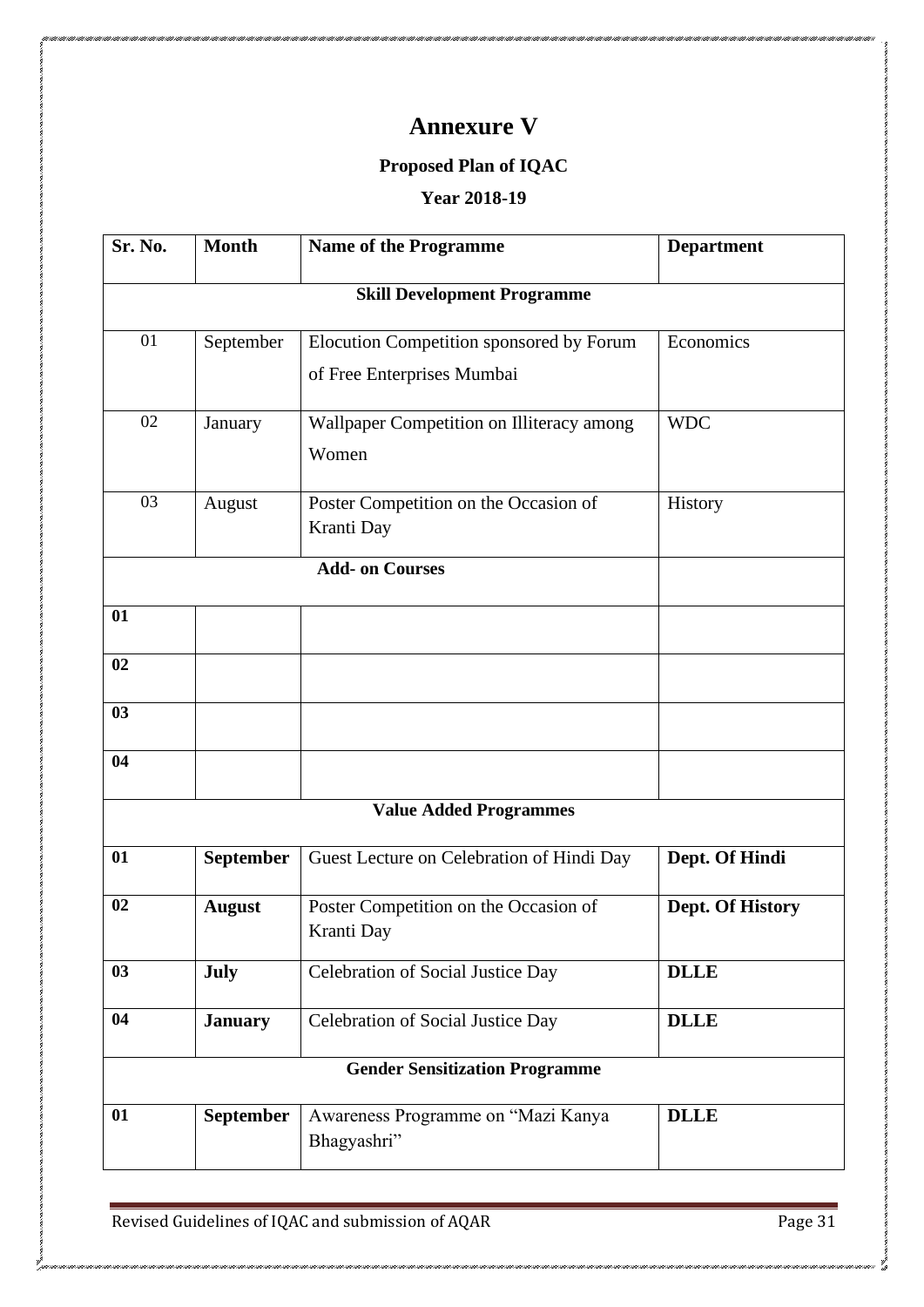| 02 | <b>January</b>                 | Wallpaper Competition on Illiteracy among<br>Women                                     | <b>WDC</b>                  |
|----|--------------------------------|----------------------------------------------------------------------------------------|-----------------------------|
| 03 | <b>August</b>                  | Hemoglobin Check Up Camp jointly with<br>Dervan Hospital                               | <b>WDC</b>                  |
| 04 | <b>January</b>                 | Health Check Up Camp for Students                                                      | <b>WDC</b>                  |
| 05 | <b>January</b>                 | Health Check Up Camp for Natives in the<br>Vicinity                                    | <b>WDC</b>                  |
| 06 | <b>September</b>               | Awareness Programme on "Mazi Kanya<br>Bhagyashri"                                      | <b>DLLE</b>                 |
|    |                                | <b>Extension Activities</b>                                                            |                             |
| 01 | December                       | Street play on Production of Organic<br>Fertilizers for farmers in the adopted village | <b>NSS</b>                  |
| 02 | December                       | Street play on Save Water                                                              | <b>NSS</b>                  |
|    |                                | <b>Environment Awareness Programme</b>                                                 |                             |
| 01 | July                           | Tree Plantation in the Campus of<br>College/Adopted Area                               | <b>NSS</b>                  |
| 02 | During<br>August to<br>January | Rally & Guidance Lecture on<br>Gramswachhata Abhiyan                                   | <b>NSS</b>                  |
| 03 | December                       | Erection of Check Dam on the brooks<br>floating through adopted village                | <b>NSS</b>                  |
| 04 | December                       | Guest lecture on Environment Conservation<br>for the farmers in the adopted village    |                             |
|    |                                | <b>Career Counseling Programme</b>                                                     |                             |
| 01 | August                         | Coaching for M.P.S.C. Exam                                                             | Competitive<br>Exam. Centre |
| 02 | August                         | One Day Workshop on SEBI - Stock Market                                                | Dept. of Commerce           |
| 03 | February                       | Guidance Lecture on E-Commerce                                                         | Dept. of Commerce           |
| 04 | January                        | Guidance Session on Importance of<br>Translation from English into Regional            | Dept. of English            |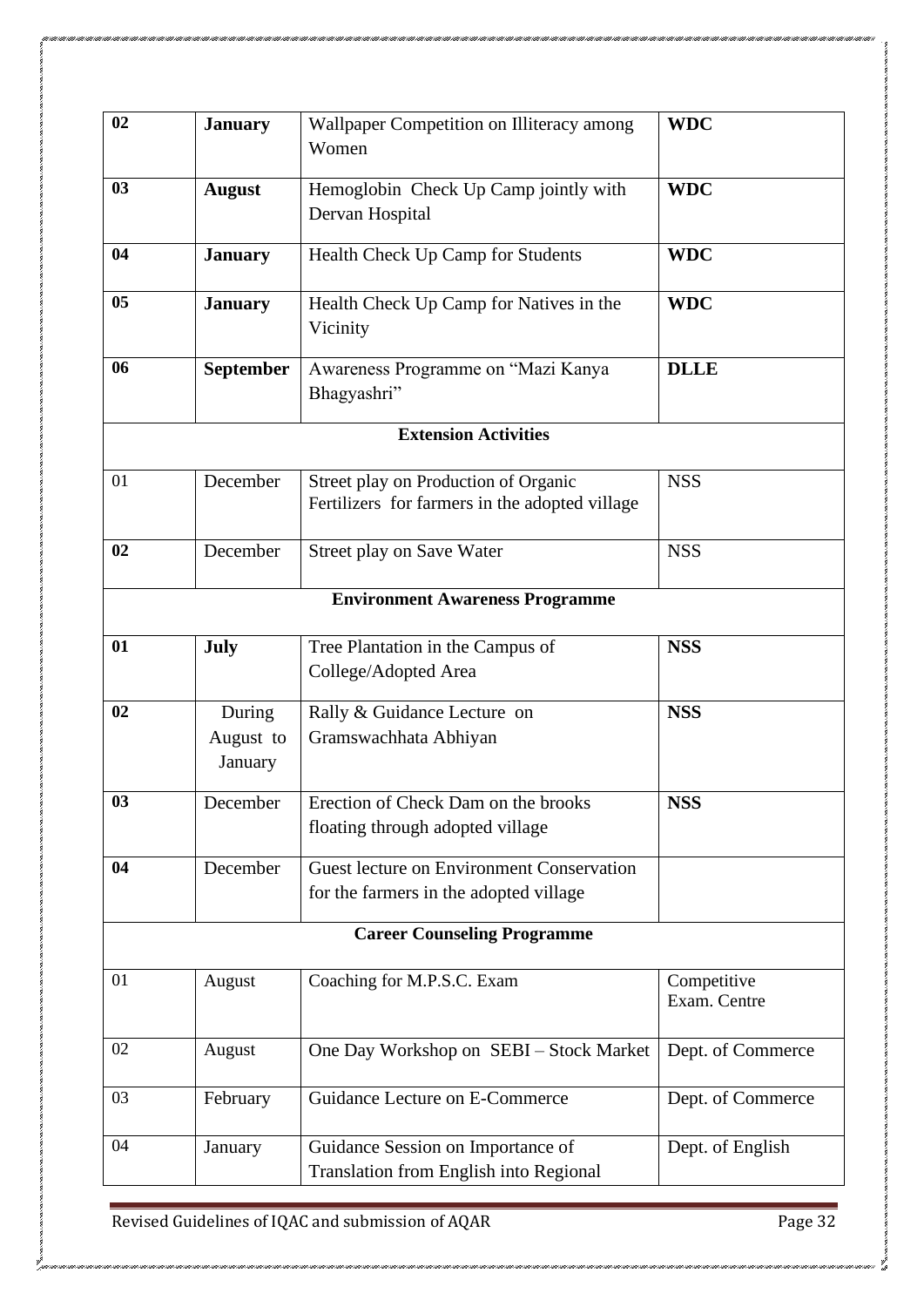|  | −an⊊<br>zuages<br>Lang |  |
|--|------------------------|--|

|    |           | <b>Department of English</b>                                                |
|----|-----------|-----------------------------------------------------------------------------|
| 01 | August    | One Day Orientation Workshop for students<br>on English Speaking Course     |
| 02 | September | One Day Workshop on Introduction to<br><b>English Literature</b>            |
| 03 | February  | Guest Lecture for T.Y.B.A. students                                         |
|    |           | <b>Department of Economics</b>                                              |
| 01 | August    | Elocution competition sponsored<br>by A.D.<br><b>Shroff Memorial Trust.</b> |
| 02 | December  | <b>Study Tour</b>                                                           |
|    |           | <b>Department of History</b>                                                |
| 01 | September | One Day Workshop on Information<br>& Communication                          |
| 02 | August    | Essay Writing Competition on<br>Information & Communication                 |
| 03 | January   | <b>Study Tour</b>                                                           |
|    |           | <b>Department Of Hindi</b>                                                  |
| 01 | December  | <b>Book Exhibition</b>                                                      |
| 02 | January   | Guest lecturer for<br>T.Y.B.A.students                                      |
|    |           | <b>Department of Marathi</b>                                                |
| 01 | February  | Guest lecturer for T.Y.B.A.<br>students                                     |

urzan zan zan zan